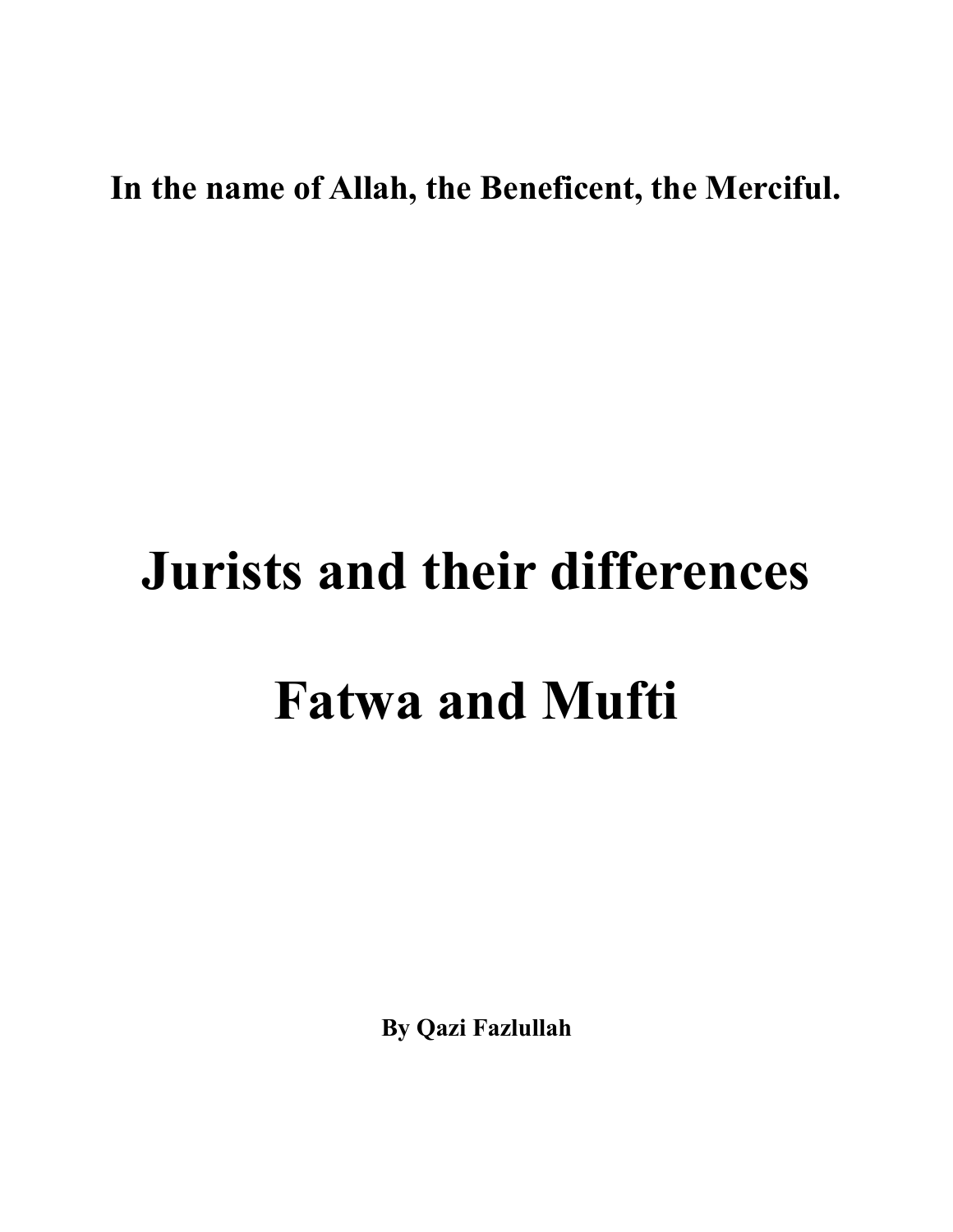Islam is the Deen of Allah, Deen of all the Messengers and Prophets and also the Deen of humans in general and those who accepted it are called Muslims. As we know today the conditions of the Muslims have degenerated to its lowest. On one hand a continuous propaganda is going on against them that they are a threat to the world's peace which has put them not only on defense but also in fear and on the other hand they themselves do not have Islamic knowledge. The world has become a global village where people come across one another frequently as a result they see each other practicing the Deen in different ways causing in one another objections and confusions. Due to this happening on a large scale many of the Muslims who fall into confusion do not know how to defend their beliefs and practices of Deen. With this being said how will they defend their Deen and convey the message which is the duty of each and every single Muslim, otherwise living in a non Muslim country is not justified. Here we are not going to defend Deen and to answer the objections coming from non Muslims ignorantly and arrogantly rather we want to educate Muslims regarding what they are confused in. The confusion is when Islam is one then why are these differences evident. The easy answer to this question is that the laws of each and every country are one and the same but to explain the same we are in need of the attorneys and courts as well and for the said purpose we do pay large amounts of fees to them. Then not only the attorneys interpret the laws differently but the courts even take this interpretation in one case and the other one in another case. This practice and procedure is as ancient as human history itself. There is no one making objection to this procedure. To make an objection to one of these interpretations and applications is reasonable however regarding the procedure no one has any reservation because it is logical, reasonable and unavoidable. Same is the case of the difference of the Fuqaha and Jurists in Islam as Quran and Sunnah are not laws rather they are sources of law and the laws are to be deduced there from. Islam also left a vast field for human intellect as well because Islam is a natural Deen and Deen of nature and intellect is a natural instinct. The commands of Islam are not so exhaustive that straiten their life leaving no space for tis natural instinct based on which the whole world has become subservient to them and they have become bound to the commands of Islam, nor these commands are so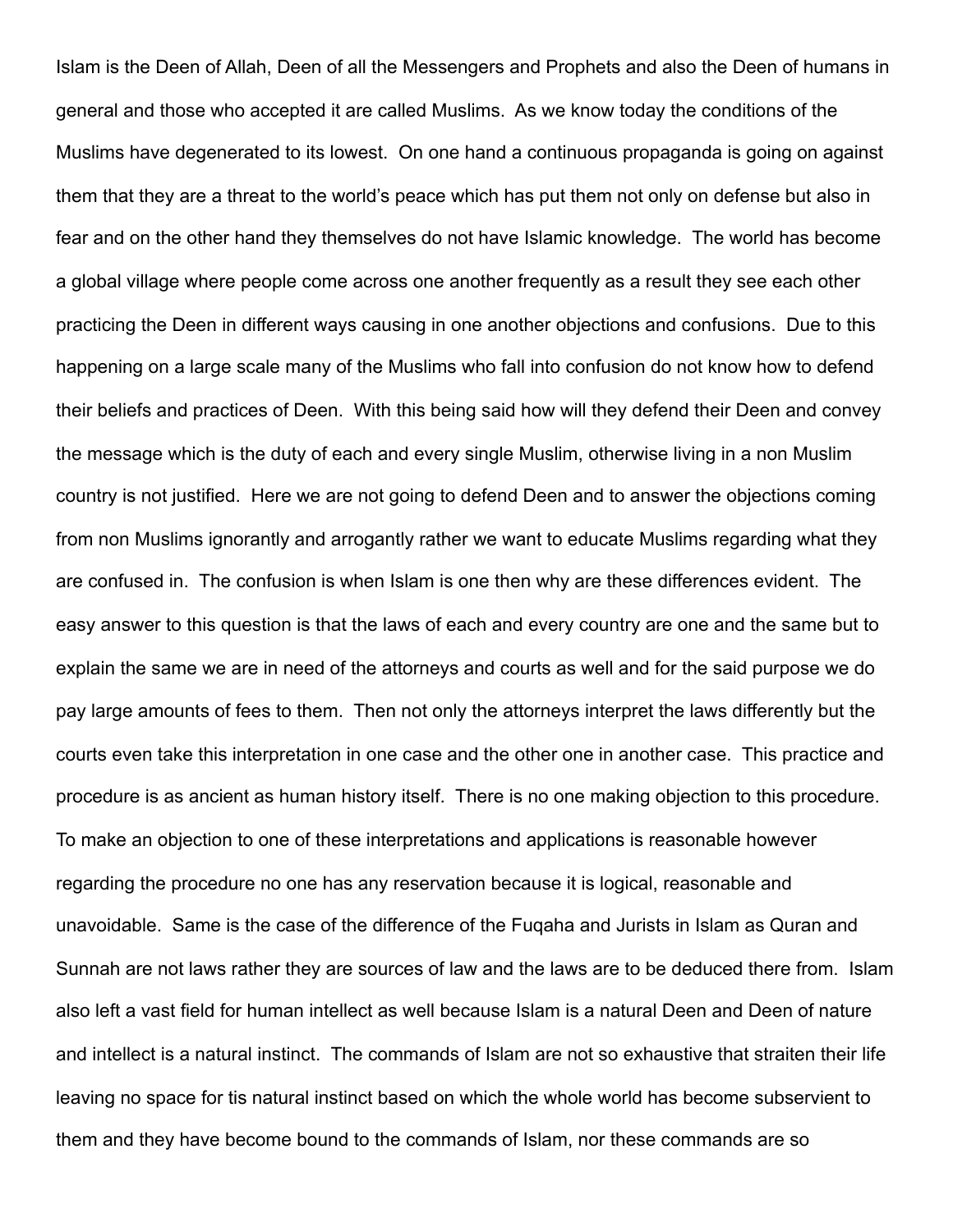ambiguous that they have given a free hand to human intellect to follow perceptions and desires. On one hand they are bound to confine themselves to these commands and on the other hand they have been given the right to have their discussions on the basis of reasons, rules, facts and experience however they are subject to a set of principles which have eternal application and may not be violated on superficial grounds of expediency on human assessment. This means that this field is not open for everyone like any other field of knowledge and science. It is only for one who has the required knowledge of the field concerned and that qualified person also does not have unlimited power in this regard as beyond the limits specified in this regard he can not work and will fall prey to the errors due to human reasoning becoming confused by human deficiency and desire. Allah the Sole Creator has delegated humans with limited power. Where the commands are certain and clear in giving one meaning then this must be followed in words and spirit. One may or may not know the reasoning and philosophy behind it as it is an order from the Sovereign and Supreme authority and for such things it is said that Deen is obedience and not convenience. As we know that Allah has given intellect to almost everyone but the very nature and ability of everyone is different. The type of knowledge, company, circumstances, experiences, opportunities, training someone has. All these have its own contributions in his approach even in the common fields of life and in physical sciences, regarding this Allah said, "It is we who apportioned to them their means of livelihood in this world exalting some of them above others so they may make each other to his service" 43:32. Now means of livelihood are three as under;

- 1. Mental ability
- 2. Physical power
- 3. Material sources

People earn by these three and making others to give them services. Then human beings by nature have three characteristics which distinguishes them from other animals. These characteristics are because of the intellect and intellectual approach;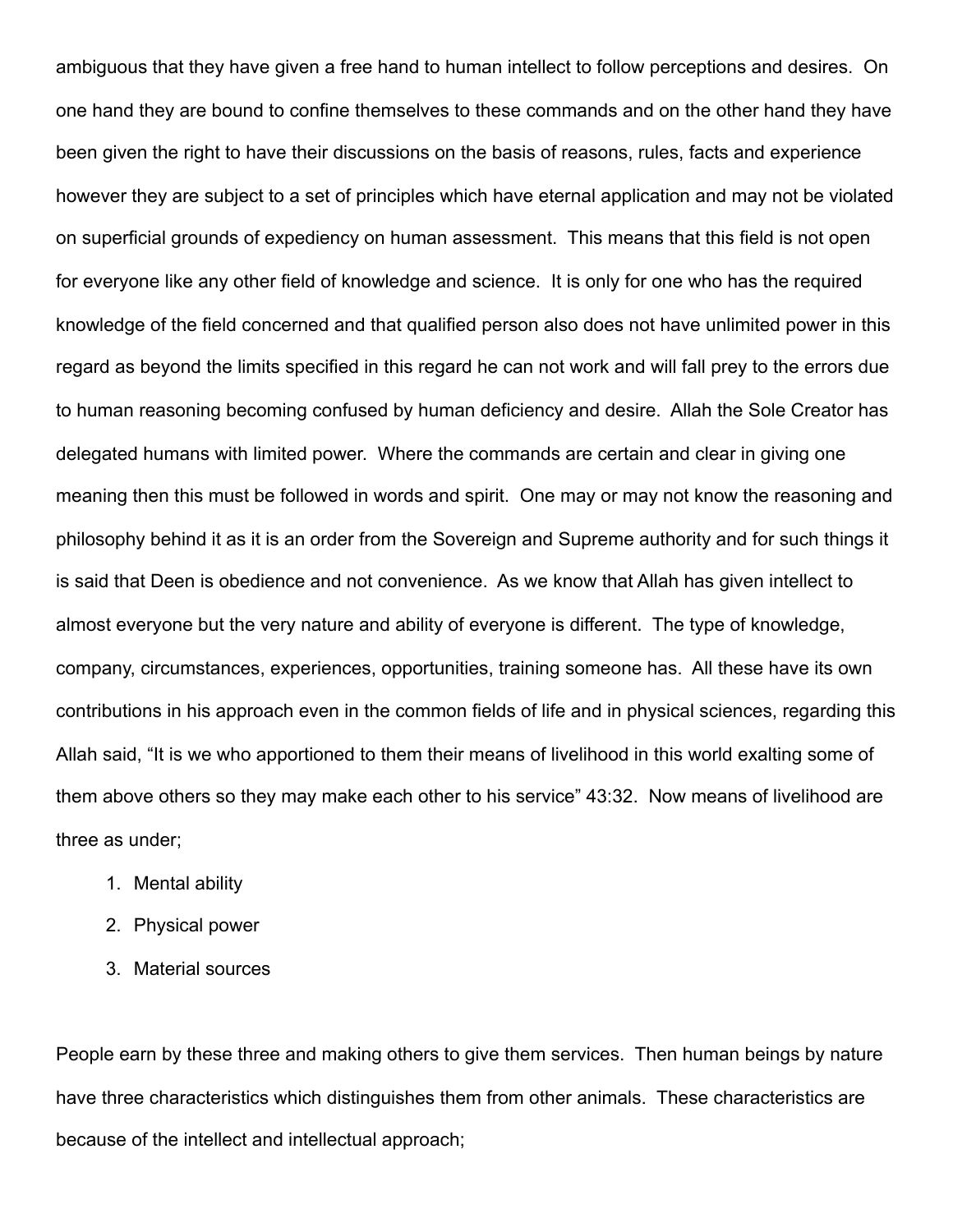- 1. All other animals seek their material needs only but humans are looking for intellectual requirements also.
- 2. All animals fulfill their needs in its very initial form however humans are looking for the beauties therein, animals are eating grain in its raw form while humans cook it and make it delicious to eat. Animals live in their nests and holes in the initial form in contrast to humans who beautify and make luxurious their dwellings.
- 3. Due to human nature clubbed with intellect humans try their best to achieve a lot by little efforts because they want to make life as easy as possible. Some humans whose intellects are polished with knowledge, skill and experience invent things which make life easier and there are other humans who are looking for the same ease but can not manage to do the same. When they come across these inventors and their inventions and find out its advantages and benefits they start following these inventions by using them blindly. This is nothing but "Ijtihad" by the inventors and "Taqleed" by the followers. We already have come to know that these two types of people are found in every field and every science. Regarding the knowledge of Deen this same way is applied. There will be the "Mujtahideen" and there will be the "Muqallideen" i.e. Imams and their followers. This is reasonable and logical. There are a few well known terms used by the Jurists in the light of Quran and Sunnah which are called "Deen", "Shariah", and "Fiqh." Even though these three are interchangeable however for academic purposes we say that Deen is Islam as a whole while Shariah means the rules and laws mentioned in the text of Quran and Sunnah very explicitly while Fiqh means the rules and laws derived and deduced by the known Jurists of the Ummah. Shariah is not changeable but a Fiqhi issue could be changed under the same rules of deduction if situation happens. The well known Jurist of the time in whom the scholars rely upon as Hafidh Ibni Qayyim said because deduction of a Fiqhi rule is according to circumstance and when the circumstances are changed then the rule could be changed as well. Imam Abu Dawud relates that a thief in the battlefield may not be given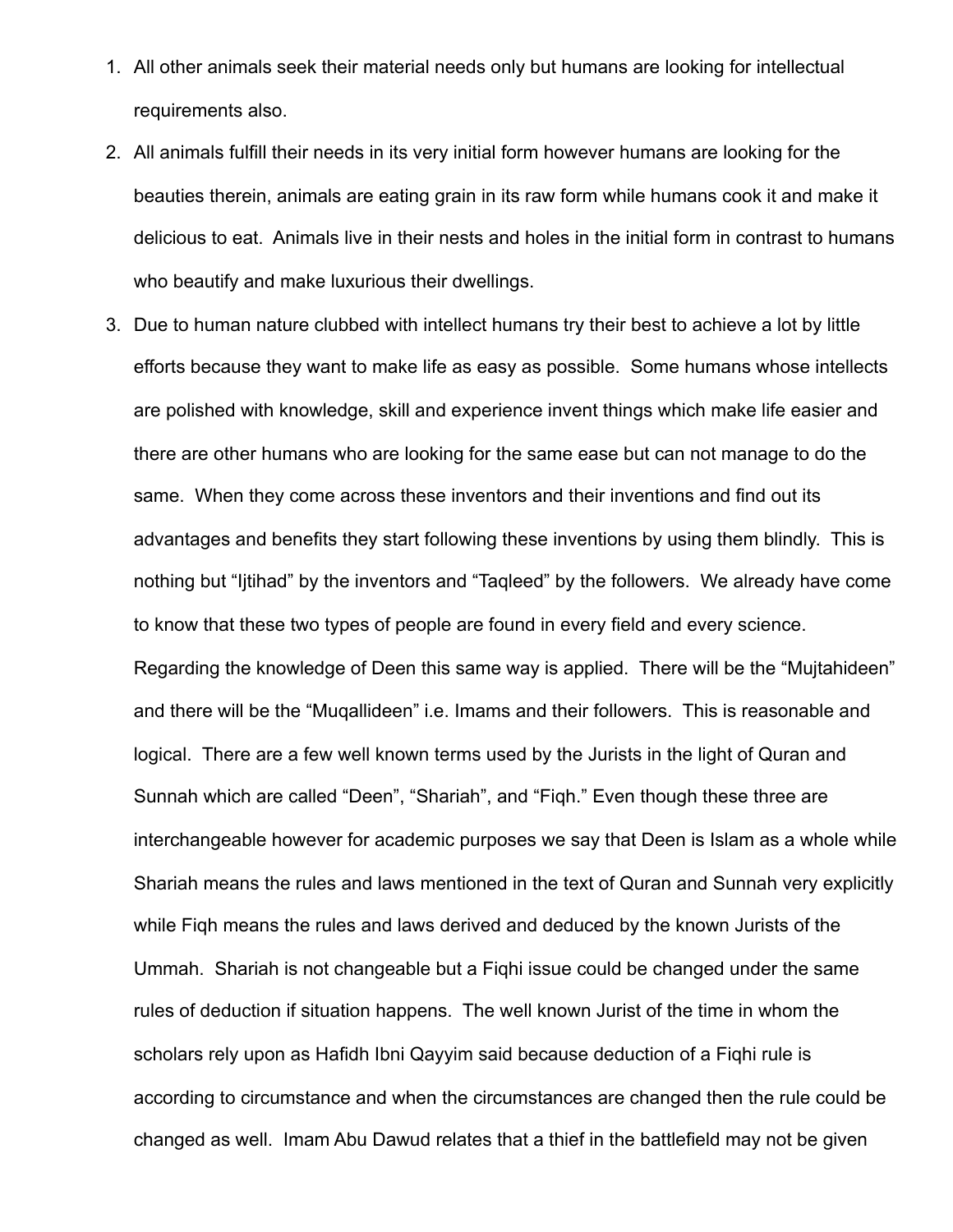the punishment as this will provide an opportunity to the enemies to rejoice or it will discourage the person concerned which can bring a rift or at least a weakness to the rank of Muslims. Umar, Hudaifa and Abu Darda said that it is good to suspend the punishment to prevent the criminal from going to disbelief. Alqamah said that Waleed Ibni Otbah drank wine in which Hudhaifa said the punishment in the field is suspended. Abu Dawud related that Shibr Ibni Autaq's shield was stolen in the field and the thief was caught however Shibr said that if I would not have heard the Prophet not say not to cut the hand of the thief in the field than certainly I would have done so. Now when circumstances are considered in Shariah then the same may be considered in Fiqh however in Shariah this consideration is only in extreme unavoidable circumstances like the battlefield while in Fiqh this field is more vast. The Prophet of Allah would deduce where there was no text available. Yes later on his deduction was either approved by Wahi (divine revelation) or repealed. In his time the companions would deduce when they were in a situation where they needed a solution and they were not close to the Prophet to ask him and later on when they asked the Prophet of Allah he either approved their opinion or corrected them. He approved their deduction. After the Prophet the Wahi discontinued and as we know that nature is evolutionary and certain issues arise which need solutions so Abu Bakr, Umar and Uthman had a shura (legal consultation) of Sahabah asking their opinion regarding these issues including religious solutions and as mainly the major Sahabah would stay in Madinah so in majority of the cases either they refer to the Hadith of some of them or when they did not have one they gave their opinion and based on this the Caliph made his decision and issued a declaration therein. In the time of Ali when the capital was moved to Kufa and he gave a choice to Sahabah to move and live where they want, due to this they were dispersed to different cities and areas. The people would approach them in their respective areas for Fatwas regarding issues they were facing and they were bound to give their religious opinion as in deduction the circumstances are of important factor therefore in one issue we find different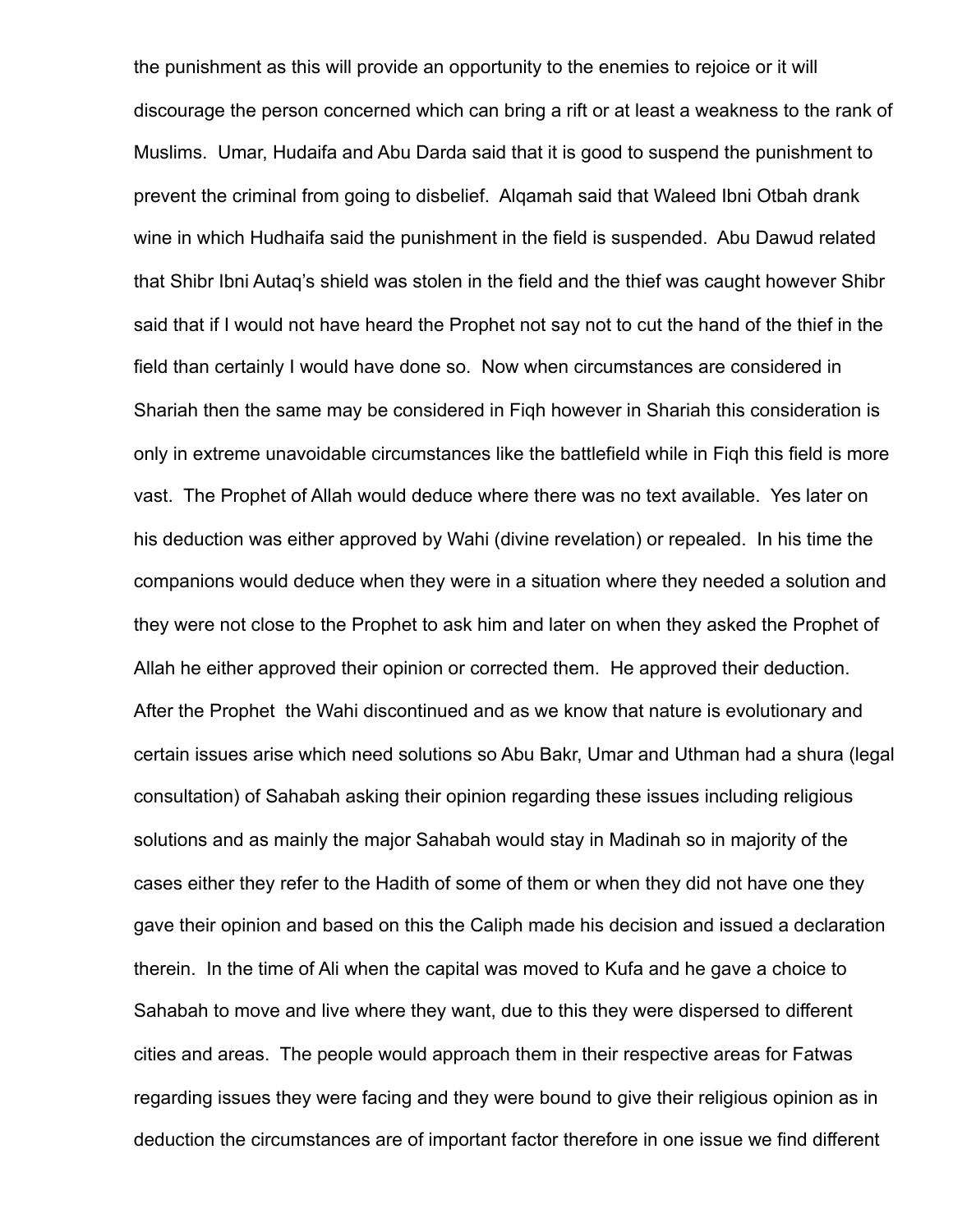opinion of different Sahaba and mainly new issues were arising there in Kufa as the capital is the place of different people of different areas and cultures frequenting it. The state and Khalifah is in much more need of deduction to find a solution for new issues as he is the review point, therefore many issues arose and the solutions were deduced for it and different opinions appeared therein due to different circumstances. In the time of the first 3 Khulafa there were not big differences that happened as their center was Madinah the blessed city of the Prophet and all major Sahabah were there as well to find out a solution for a newly arising issue and to a great extent this was the case in the time of Ali however the disputes between Ali and Muawiyah caused some rifts nevertheless as they were the major Sahabah so they were committed to Deen. After Muawiyah the nature of the rulers were changing and they were getting involved constantly in whims and desires and also in enjoyments and entertainments. They would have musicians and magicians in their sitting rather than having scholars. They were practicing Deen also but as political disputes were getting aggravated and the rulers would have religious support for their side and even for their wrong doings so they would ask the popular Jurists to give such a fatwa which can help them in the situation however God fearing scholars not only refused, they started collecting the Juristic work of Sahabah and Tabieen and also they laid down rules for Tafseer, how to interpret the Holy Book, rules for Hadith, how to avoid any fabrication and also rules for deduction, how to derive a ruling for a new issue. They were beaten, humiliated and tortured to death, specially the four famous Imams who were Imam Abu Hanifa, Malik, Shafi, and Ahmad. These great Imams and their students did a boundless job in that they preserved their work and safeguarded Deen. May Allah bless their souls Ameen. When the rulers found that these people and their followers will never compromise on Deen, they started grooming their own so called scholars to find them solutions of their choice. In defense to this these well known, popular and accepted Jurists fixed some requirements of a Jurist eligible to deduce and after some time the scholars agreed upon that there is no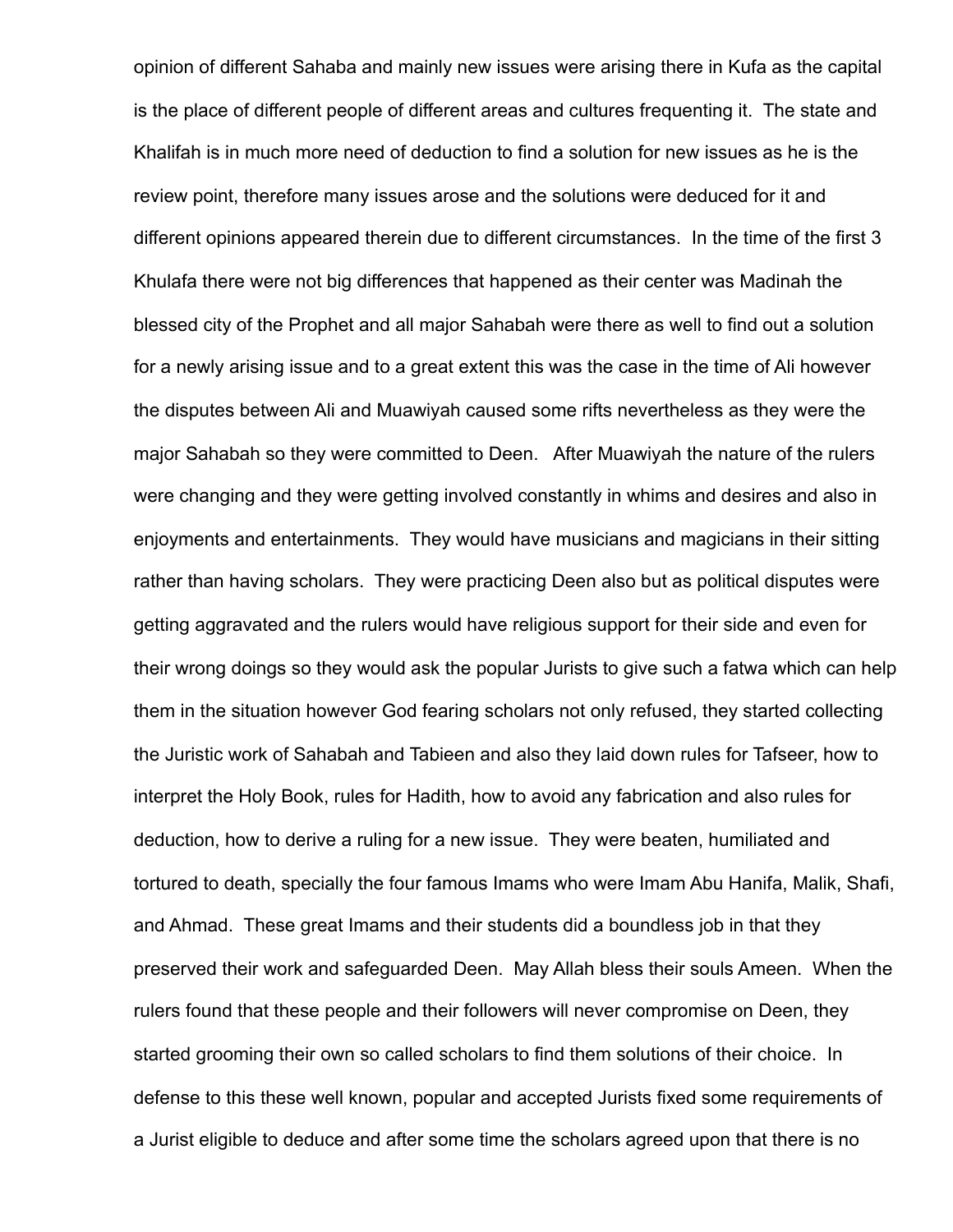Mujtahid Mutlaq after this time as all the three generations which the Prophet said are the best ones started to vanish. One column was left open for deduction as new issues will arise and for this there are two ways;

- a. Literal interpretation of the text meaning to stay as close to the text as possible and these people were called as Madrasatul Hadith. Imam Malik, Shafi and Ahmad are related to this school of Jurisprudence
- b. Liberal interpretation of the text which means to look at the merit and purpose of the text in abundance. Imam Abu Hanifa is considered to be from this group.

This does not mean that the first group was not deducing or giving their juristic opinion. They were not in that much need of derivation due to residing in areas where rarely new cultures would approach and the solution to issues were already found in text. Also the second group never skipped text however they tried to their best to interpret it in a way which gives solutions for issues and to deduce as new cultures were coming to the capitol very frequently. The center for the first group was Madinah, while for the second group it was Kufah. None of these Imams has ever said or gave anything against Quran and Sunnah. The only thing they did is as follows;

Now as the level of knowledge is different, the approach is different and the same is the case of circumstances therein, sometimes they differ with one another so the Mujtahid is bound to express what they find in their deduction otherwise they are committing a sin. That is why sometimes they have more than one saying regarding the same issue because the situation changed so their deduction changed as well. Their differences are mainly that of a suitable or more suitable solution and in a very few issues that is of lawful and unlawful. Even in such a situation the scholars have said if in a disputed thing or issue one Imam said this is lawful and the other one said unlawful then that unlawfulness is the like of the unlawfulness proven in the text of Quran and Sunnah.

How they differed and why?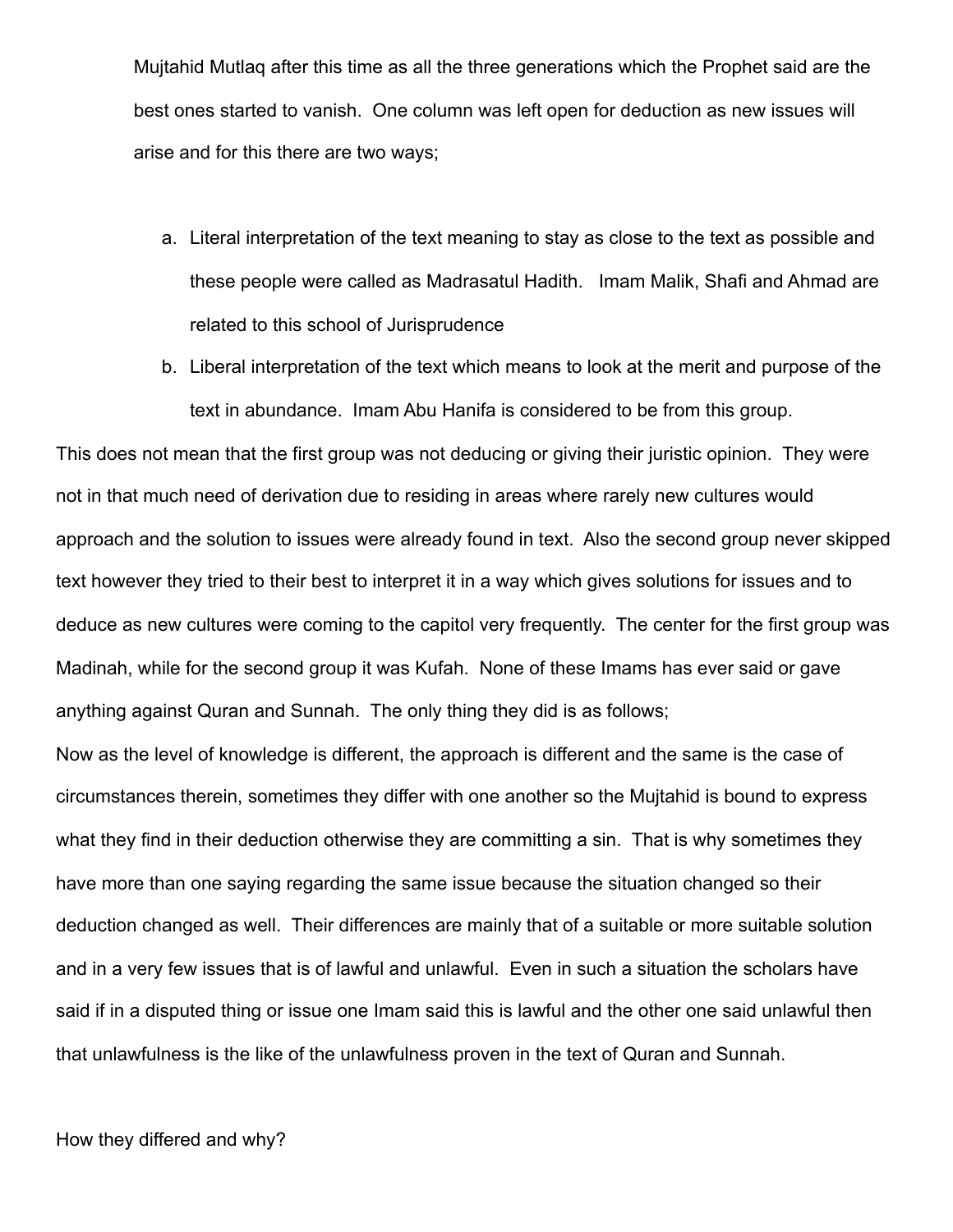- 1. To explain an Ayah of the Quran in an applicable way and in accordance with the rules of interpretation
- 2. To explain a Hadith in an applicable way and to make a patch up in different Ahadith relating to one and the same issue and if it is not possible then to give priority to one Hadith over the other in accordance with the rules they have laid down for the said purpose.
- 3. To deduce solutions from Quran and Sunnah for a new issue that has arisen in accordance with the rules of deduction.

Sometimes one word literally has more than one meaning. One Imam took one meaning and the other Imam considered another meaning. For example the word "Qur'u has two meanings;

- 1. Menses period
- 2. Purification period

The Hanafites and Hambalites said that Iddat (waiting period of a divorced woman) of a non pregnant woman in case of divorce is three periods of menses, while Malikites and Shafites said that it is by purification periods. Every Imam supported his idea with certain supports so the first group said that divorce should be given when she is pure. The question is if the period would be counted or not so it is counted then certainly a portion of that is already passed so there the iddat will be less than three and if not counted then it will be more than three but they supported their point of view with verse 65:1, " O Prophet! When you (the Muslims) divorce women divorce them for their waiting period and keep count of the waiting period and fear Allah, your Lord." They translated the word "Li" with "Fi" which means "then divorce them in their waiting period" and divorce in the Sunnah way perhaps when she is pure and that is considered waiting period as well however Abu Hanifa and Ahmad say that the actual word is "Li" meaning "for waiting period" also meaning the after effect of divorce. They also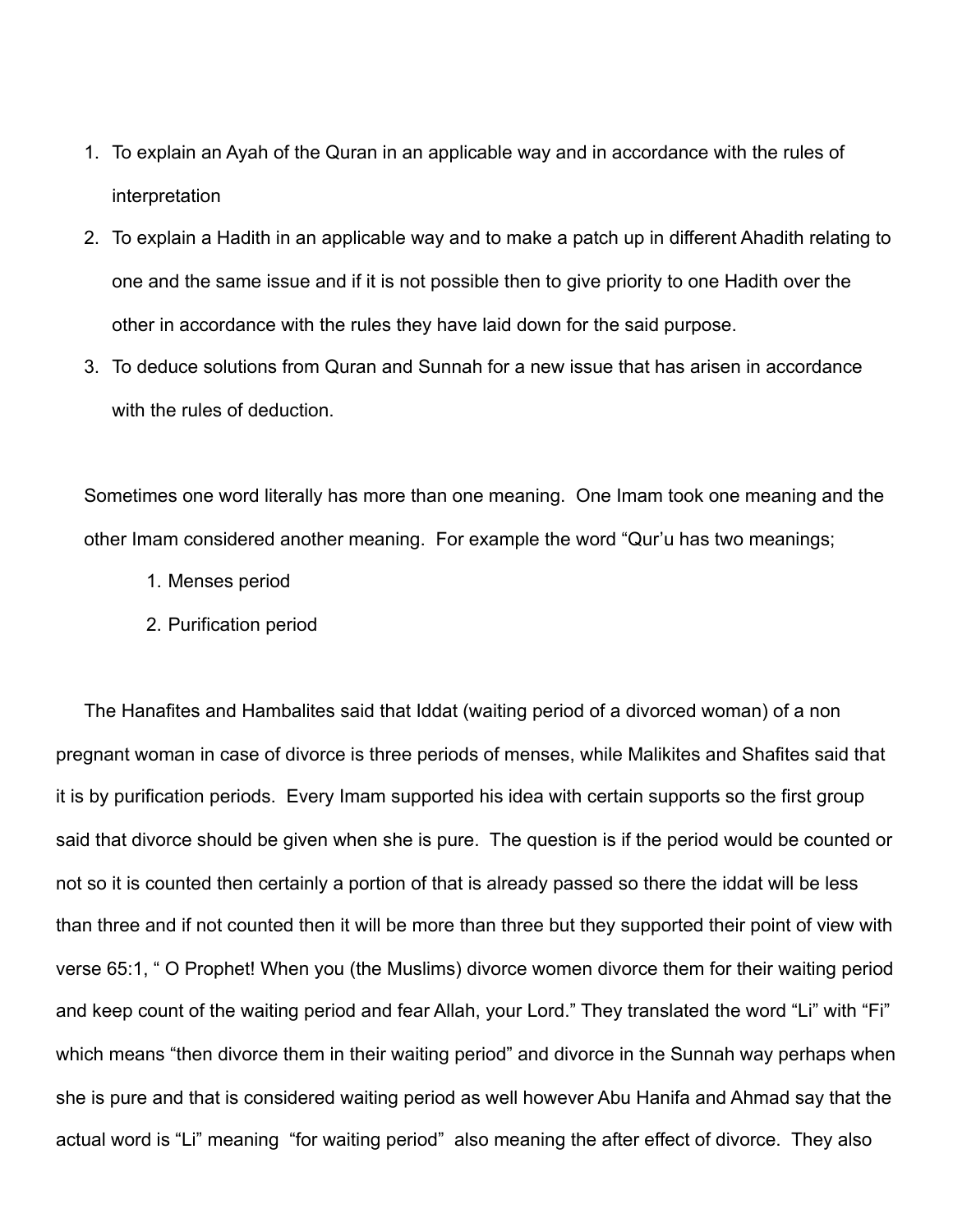said in the Ayah Allah said "thalathata Quru," the count number is used feminine and this is a rule that the counted thing must be masculine and in Arabic "Haid is feminine and "Tuhur" is masculine so surely Quru means purification period. Abu Hanifa and Ahmad say that there is another rule to the rule of masculine and feminine which is that it implies only to the word and not the meaning. Quru is masculine and this is a secondary thing that what its meaning is, menses or purity? Abu Hanifa and Ahmad supported their idea with the Hadith of Nisa'i and Abu Dawud, Aisha said, Ummi Habeebah had irregular menses so she asked the Prophet about it. He told her not to pray in the days of her Quru. This is known that prayer is not allowed in menses so Quru means menses. Also Ibni Majah narrated from Aisha that I told Bareera to observe a waiting period of three menses which means that waiting period is on menses. Another example is that of wudu breaking when someone touches a woman because of the word "laamastum" used in Quran. There Imam Malik and Shafi and Ahmad said it means touching a woman will invalidate the wudu. This is another issue that they have a different concept of touching. Imam Abu Hanifa said it means sexual intercourse and he supported his idea with a Hadith narrated by Bukhari that Aisha said my feet were there in the sajdah place of the Prophet so he pinched my feet when he was making sajdah. Also Abu Dawud related from Aisha that the Prophet used to kiss some of his wives and then pray without making wudu. Even though Quran as a whole is "Qatiuth-thubut"(certain and sure)but sometimes a word used therein is a common word having more than one meaning and more than one meaning could be meant as well as we mentioned in example one, therefore there will be more than one opinion. Also sometime one Jurist will take the literal meaning of the word while the other one will take its liberal and figurative meaning as we mentioned in example two.

1. Narration of Hadith- Some Ahadith are Qati uth thubut but still they have the same like different concepts. Majority of Ahadith are dhanni uth thubut so their research in this regard is different i.e. one Hadith is proven one near one Jurist but that is not according to the research of the other. That is why they differ with one another in the issue concerned. Perhaps the Hadith is proven and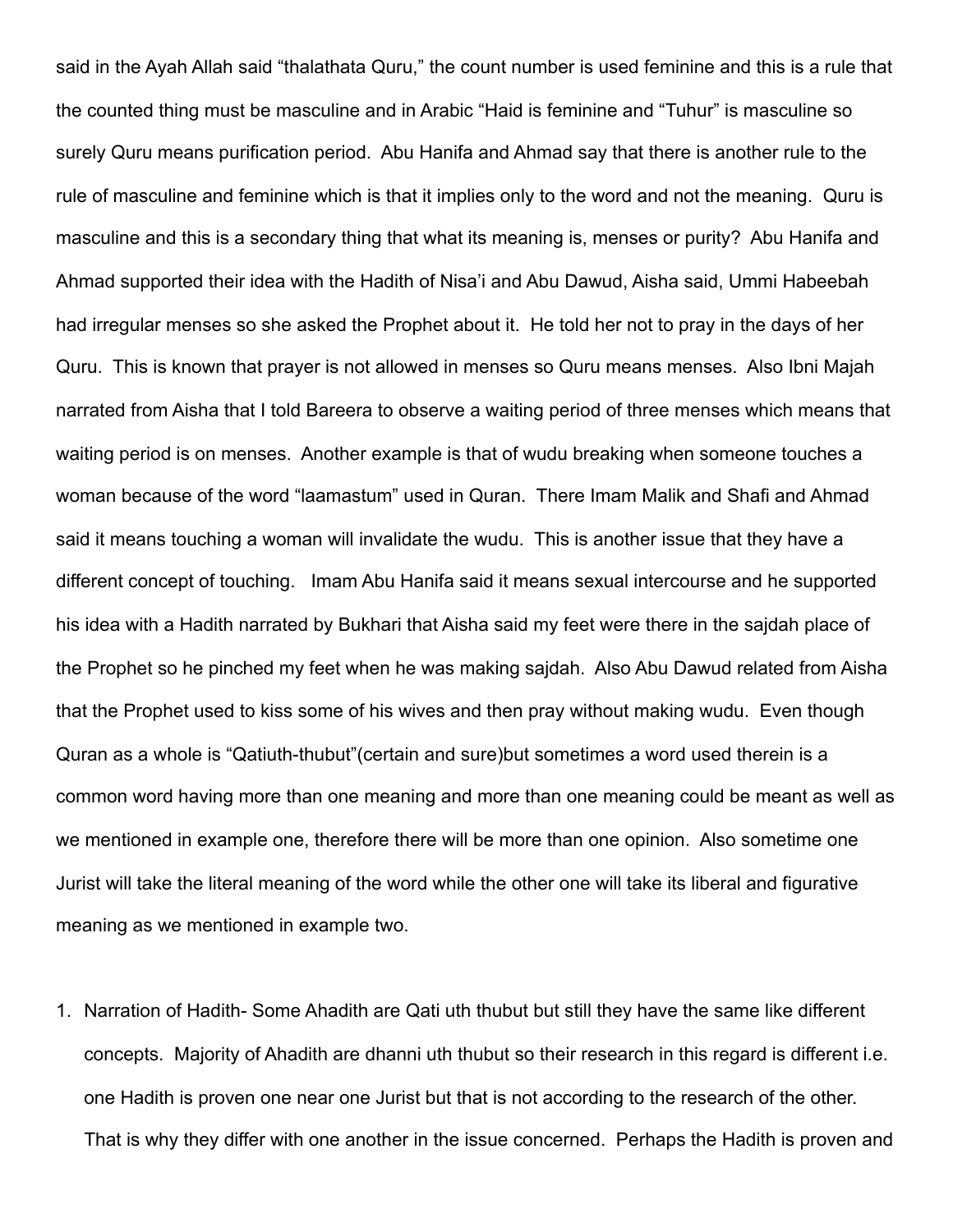authentic to all but they differ in its meaning and application. Sometimes there are more than one Hadith in one issue but conflicting each other so there one imam is making a patch up between these two and another one is giving preference to one of them over the other and this is when one is abrogated. The patch up sometimes is to apply both but in different times or situations or that one means that the practice is wajib while the other means it is recommended. An example is breaking wudu with "qay" (vomiting). Abu Hanifa and Ahmad said it breaks wudu as Ibni Majah narrated from Aisha that the Prophet said, "Whoever is afflicted by qay, ru'aaf, or qals should leave the prayer make wudu then continue where he left off without speaking during it. Malik and Shafi said that this Hadith is daeef (weak) and this is if considered filth even if it has not come out of the two known ways it will not invalidate the wudu. This difference is based upon another difference and that is whether filth coming out of the body breaks wudu or coming out of the two known ways? Another example is that Abu Hanifa said that "istisqa" (dua for rain) does not include formal congregational prayer as Muslim narrated, Anas said the Prophet went out for istisqa and made a spontaneous dua (supplication) for rain and did not pray while Malik, Shafi, Ahmad and even the two students of Abu Hanifa said that congregational prayer in istisqa is recommended as Muslim narrated from Abbad Ibni Tameem that the Prophet reversed his cloak and led the people in two rakat. Another example is that of two rakat of "Tahiyyatul Masjid." The Prophet said "if anyone of you enters a masjid he should pray two rakat before sitting down."(Bukhari) Bukhari has also narrated that "there is no prayer after Fajr until the sun has risen and after Asr until the sun has set down." Abu Hanifa said nafi (negation) in the second Hadith is general so it prohibited all nafl prayers in these times including tahiyyatul Masjid while Malik, Shafi, and Ahmad said that this second Hadith refers to other voluntary prayers and not to tahiyyatul Masjid as the other Hadith mentions in general whatever time it can be.

2. Admissibility of certain rules- These Jurists laid down certain rules for deduction and they have differences in these rules as well, therefore differences happen because of its applicability like "Ijma" (consensus of opinions of the Jurists) is an agreed upon source near all of them and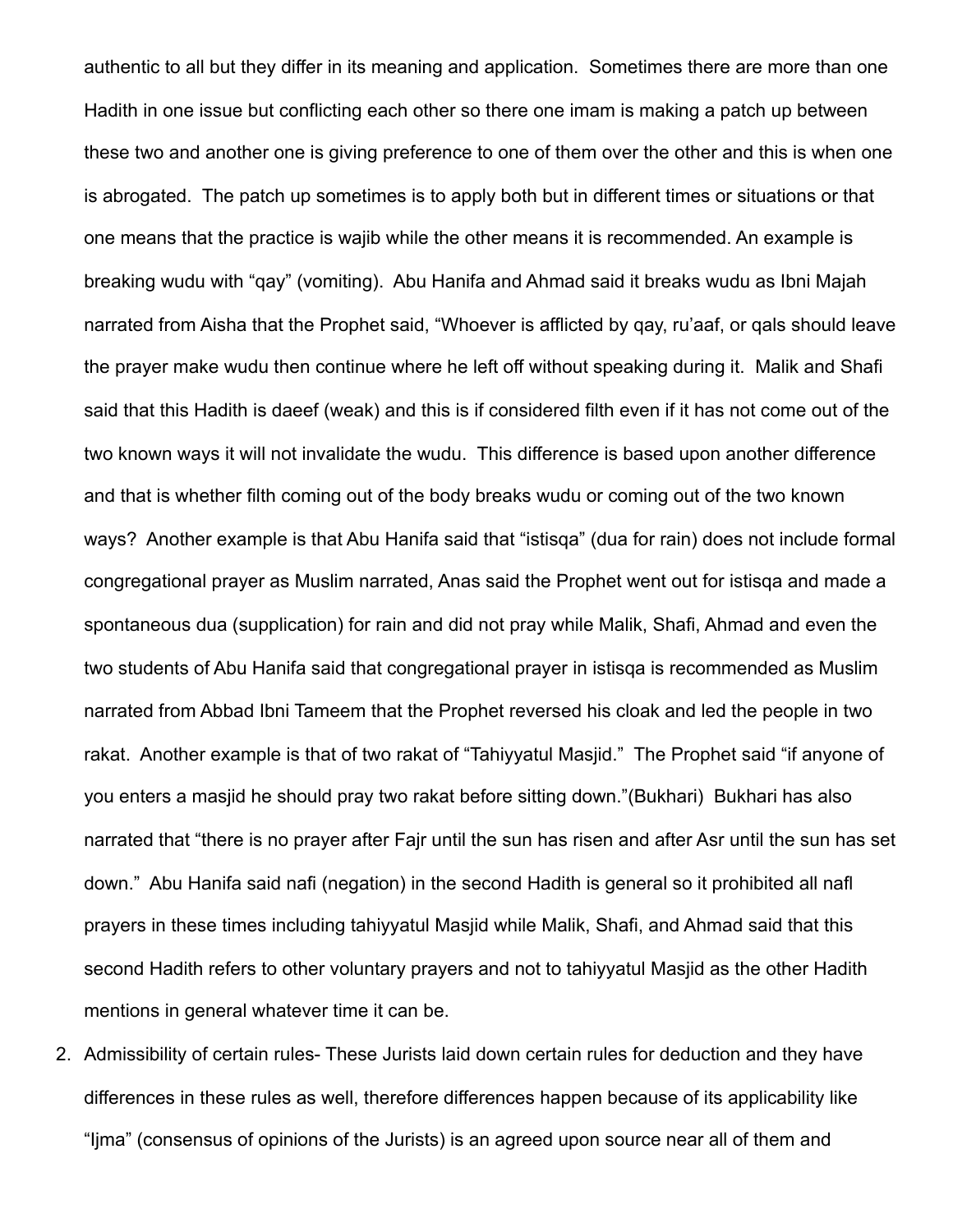regarding Ijma of Sahabah they said when that is proven then that is certain and reliable even like a text however after them Imam Shafi said if it? occurred ever, Imam Ahmad said never occurred and never will occur, Abu Hanifa said it occurred in certain issues and he said that Ijma after the time of Sahabah if it took place that is also certain and reliable or their differences regarding the known practice of the people of Madina, Imam Malik said their custom is a source of law while others said custom in general if it does not go against Shariah is a secondary source of law. Abu Hanifa said "istihsan" or "Qiyas i Khafi" is preferable to "Qiyas i Jali" however other jurists rejected this idea or Imam Malik said "istislah" i.e public interest is a source of law but others did not say so. Imam Shafi said "istis-habul hal" (linking to the past) is a source of law but others said not in general but only to protect ones already proven rights, based on that he can not avail new rights. "Qiyas" (Analogy) is the largest source of deduction some of them narrowed its scope while some others expanded it. Imam Ahmad gives priority to a daeef Hadith over qiyas, Imam Abu Hanifa said daeef Hadith is accepted if it does not contradict a saheeh one and does not contradict qiyas and reason as well. To all four Imams there are four sources of Islamic laws and these are;

- i. Quran,
- ii. Sunnah,
- iii. Iima
- iv. Qiyas.

These are the primary sources while there are secondary sources which are in general as follows;

- i. Istihsan(preference) near Imam Abu Hanifa
- ii. Istis habul hal near Shafi in general and near others in status quo only
- iii. Istislah or public interest near Malik
- iv. Aatharus Sahabah near all but having differences therein
- v. Custom near all four if it does not contradict Shariah while Imam Malik said that practice and custom of the people of Madinah is prior to all these secondary sources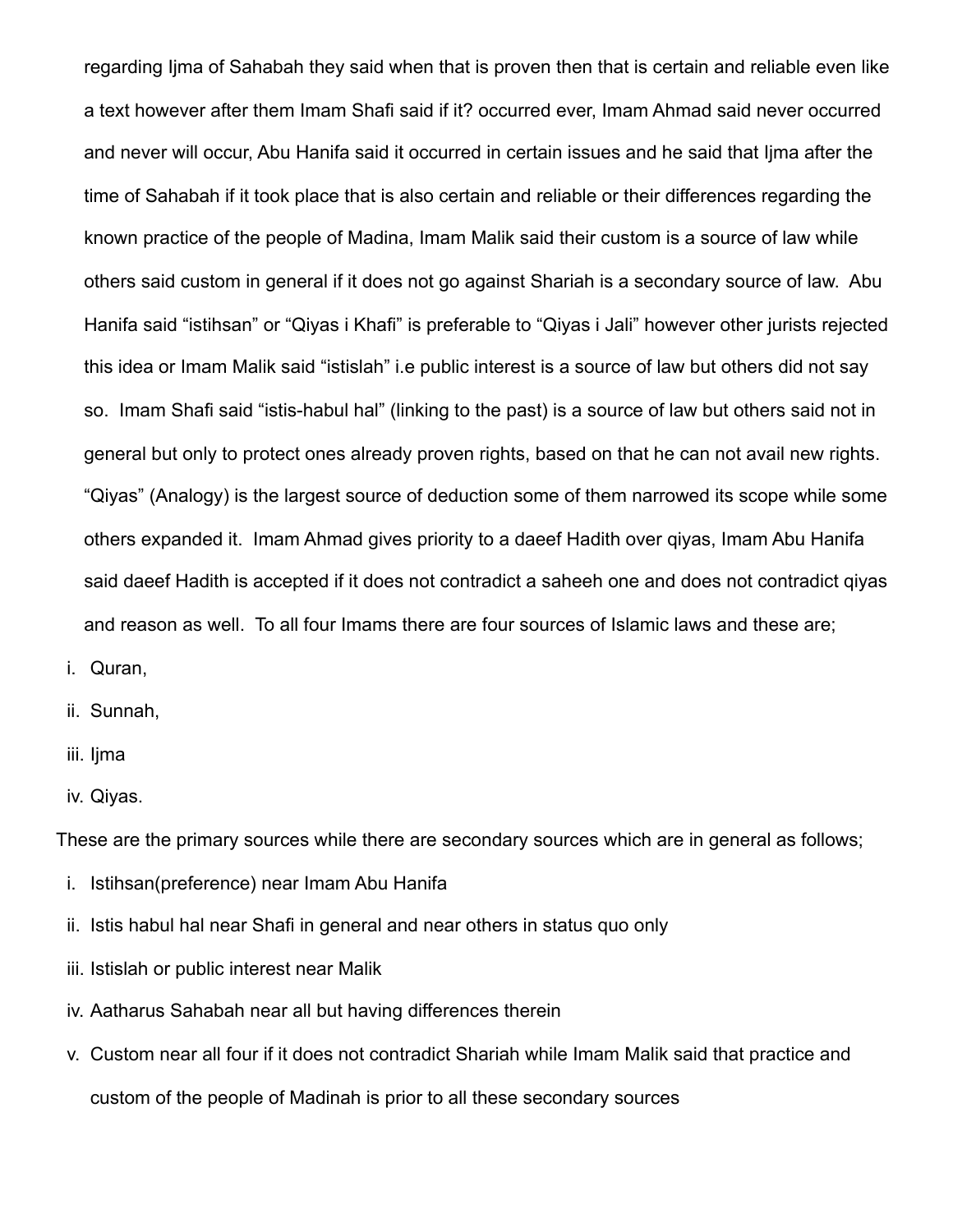- vi. The laws of previous messengers if narrated in Quran or Ahadith and our Shariah kept quiet regarding that and it does not contradict any proven rule of our Shariah
- vii.Sadduz Zarari- closure of access to an illegal act, this is a source near all but not according to Abu Hanifa and same is the case of "Fathur Zarrari" opening an access to something lawful to provide ease. In this one also Abu Hanifa is very reserve

The Prophet said the best time (generation) is mine then those who followed them then those who followed them and then lie will get spread. These four known Imams are amongst these best generations as Abu Hanifa is a Tabiee while the other three are their followers. There were so many other Jurists at that time as well. They were of the equal level to these four or even greater than them but unfortunately their Juristic work could not get compilation and preservation. Allah Tala blessed these four with acceptance by providing them with such disciples and students who preserved, taught, published and spread their works. Their works are very logical and reasonable so people accepted them. Also their followers came in to rule in different parts of the world in different times and they implemented their respective "Fiqh" (Juristic approach) as law of the land becoming publicized and practical. More than sixty percent of Muslims follow Abu Hanifa as that area was ruled by his followers and the people were introduced to this Fiqh. Then as we said that for each and every science there are authentic and reliable sources and scholars whom people approach asking questions and eventually follow them without ifs and buts because they believe that the scholars know and they do not. In this regard Allah Tala said: "Then ask Ahl dhikr (knowledgeable scholars) if you do not know." 16:43 Taqleed or following the wise, skillful and knowledgeable people is a well known practice which no reasonable person will deny it even those who deny that they do it. What about the Taqleed of a specific Jurist like Abu Hanifa, Malik, Shafi or Ahmad? The reasons being is that

- i. They are known for their knowledge work and taqwa as well
- ii. Their work is preserved in total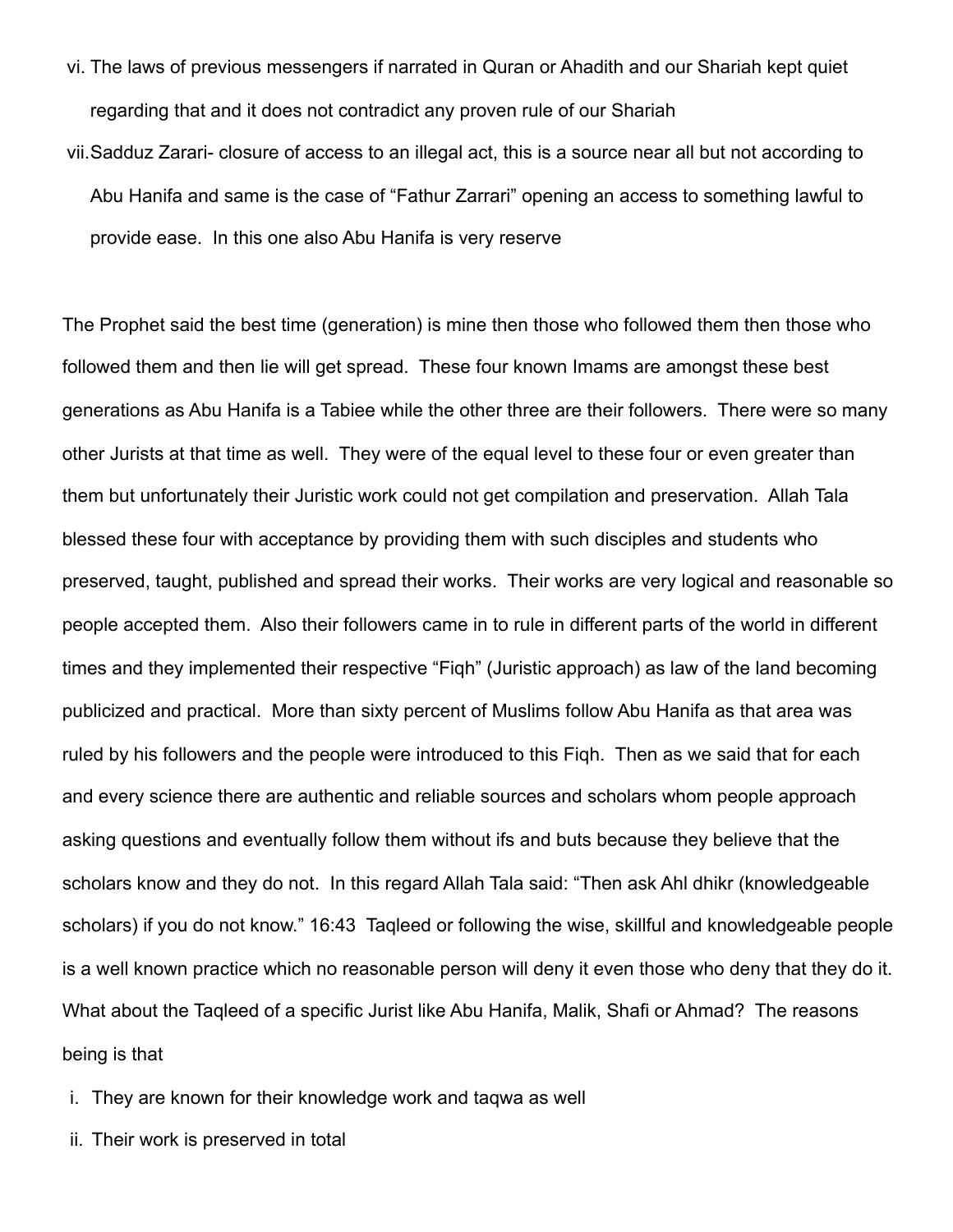iii. The Muslim majority accepted them and their work and practiced it accordingly for centuries and even implemented that in various parts of the world and experienced it and they put their utmost trust in them.

Now it can be that there is a scholar having knowledge the like of them however will he lay down his own principles of deduction or will he follow theirs? Certainly not that he will put his own principles which leaves him to follow the principles of these four great Jurists. By being incapable to bring new principles he becomes a "Muqallid" (follower). How can he bring the same like piety and taqwa which these great Imams as that was the time of taqwa and ours is the time of lies as the Prophet said, "Let's say one can bring such piety but what about establishing the trust of the people". How will he manage to do that? It will be next to impossible. Regarding Taqleed shakhsi which is to follow one specific Imam is a must due to the work of the Imam being based on Quran and Sunnah. How can someone that is not of the level of knowledge of these Imams select and choose from their work? His knowledge should be the same level or to the level of their students or Murajjiheen. It will not be allowed for him to pick and choose from one Imam and leave the other Imam because of ease and difficulty. For someone to do that would be making a mockery of Deen. That means he is following his own desires and not the source. Giving preference to the saying of an Imam over the other in specific issues needs the preference of the source as well and this man does not have that type of knowledge to prefer one over the other. Then the general public in an area will follow whatever their Mullah (Scholar) says in each and every issue, which is again Taqleedi Shakhsi of this Scholar. The unity they claim on the basis of Quran and Sunnah will be counterproductive that in one city even if there are 100 Masaajid and everyone follows their Imam of the masjid there will be 100 madhaahib instead of one in the area. If they say we follow what Sheikhul Islam Ibni Taymiyah said, we say that he himself was a muqallid of Ahmad Ibni Hanbal. If they say we follow Hafidh Ibni Hazm or Imam Dawud Dhahiri so we say you follow a specific one or anyone in different issues, if they say follow a specific one then that is Taqleedi Shakhsi and if they pick and choose then again the question arises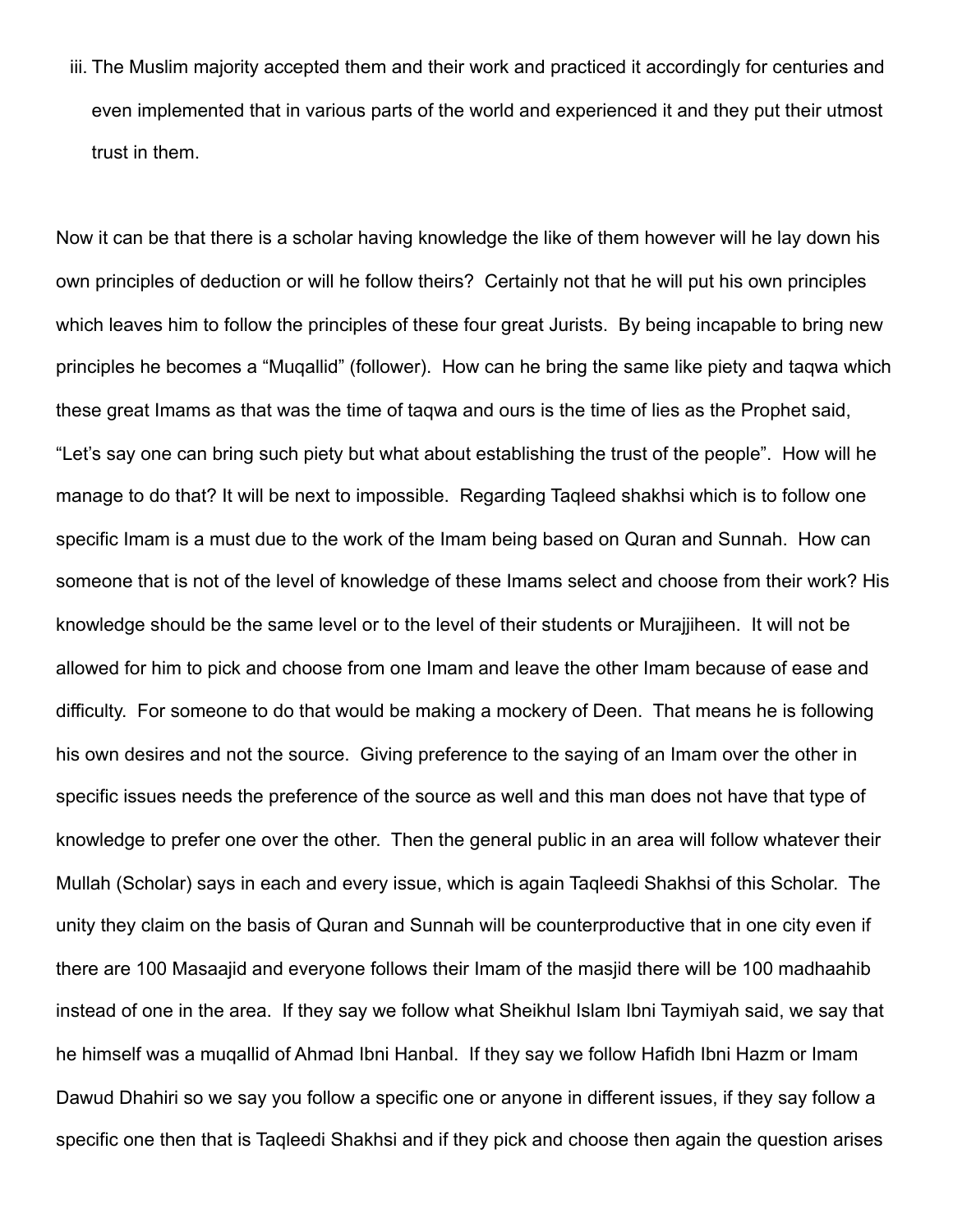on what basis? If it is on the basis of knowledge then your knowledge must be excellent to that of theirs or at least to their level and that is not possible. How can you judge the knowledge of one whose knowledge is much higher than yours? It is not sensible. If one says I follow Ahadith so by this statement he is indirectly saying that these four great Imams and their followers did not follow Ahadith? Amazing and we say what Ahadith do you follow? If he says the saheeh (authentic one), then we say how do you define a saheeh Hadith and how can you say that the Hadith I do follow is saheeh. The great Imams did not follow saheeh Hadith? Have they left it ignorantly or arrogantly. The Hadith which you take is saheeh, did you say it or somebody else? If it came from you then you are not an authority in this regard, if someone else in the past said this then this is Taqleedi Shakhsi in Hadith and not in Fiqh. Also we say that to call a Hadith a saheeh one is a matter of research of our predecessors (May Allah Bless them) and that is why in so many Ahadith these Muhadditheen differ each other as they differ in the very status of the narrators or even in the conditions of continuity of the narration chain. If he says I do take Hadith from the Book of Imam Bukhari then he takes only a little and ignores a lot as Bukhari has not put all saheeh Ahadith there as he himself said. Bukhari is not the only Book of Hadith, there is Al adabul Mufrad and Juz Raful Yadain. What about Ahadith therein his other books or the Ahadith other Muhadditheen like Muslim, Tirmidhi, and Abu Dawud narrated from Bukhari while he himself has not put it there in his book Saheehul Bukhari. We say then you are the muqallid of Bukhari and that is Taqleedi Shakhsi. Also the term saheeh is used for a specific type of Hadith and specific type of book for example Saheehul Bukhari. This term does not mean that only this Hadith may be considered which has these five characteristics;

- i. Narrated by a just integrated narrator
- ii. Having a strong memory
- iii.Narration chain has no disconnection anywhere
- iv.The authentic narrator does not contradict a narrator more authentic than him
- v. The narrator is not a weak or contradicting an authentic one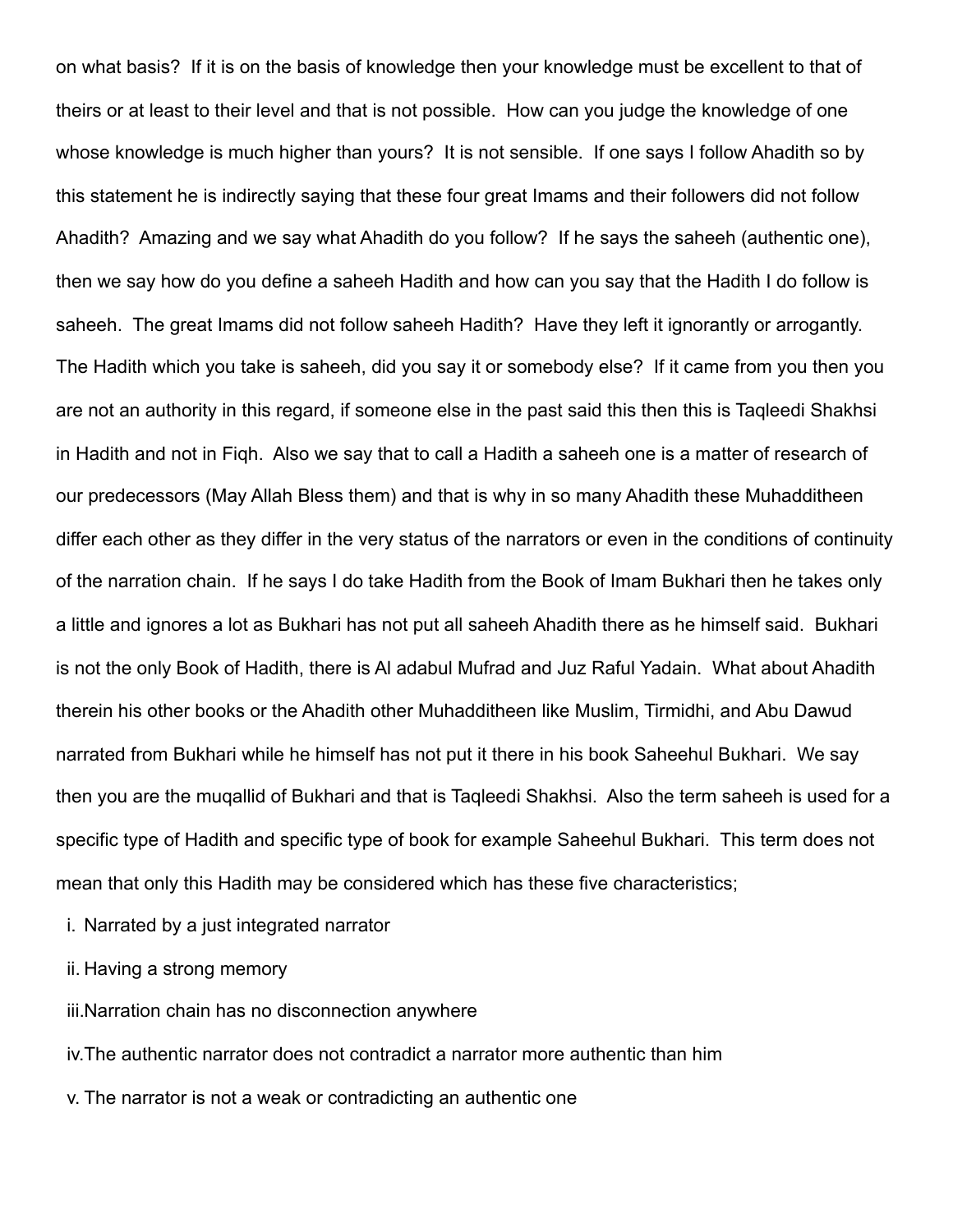Also where will we put the Hadith Saheeh Lighairihi or Hasan Lidhatihi or Hasan Lighairihi which are the types of accepted to the Ummah. Same is the case of saheeh for a specific book yes that is a sound book but there are books not called as saheeh as they do not fall in this category however they are called sound books like the six sound books while by the name of saheeh are only known to Bukhari and Muslim. The remaining four are called Sunan. Also it does not mean that only these six books are sound and no others, even though there are daeef (weak) Ahadith therein especially in Sunan while in Ibni Majah there are a few fake Ahadith also. The weak one is Hadith but the fake one is not at all. The scholars have reservation in 80 narrators of Bukhari and 160 of Muslim however all these issues are academic.

Furthermore we say that these Muhadditheen were muqallid as well and of a specific Imam. If taqleed is shirk or haram then can we accept the narration of a mushrik or a sinner? While we already have mentioned that the first quality of a narrator is just integrated. Taqleedi Shakhsi was known to Sahaba also. The Prophet said follow these two after me i.e Abu Bakr and Umar (Tirmidhi). Some people asked Ibni Abbas in Hajj a woman in menses has not done tawaf wada he said she can go back home without making it however the people said we cannot leave Zaid Ibni Thabit for you, he says she should wait and do tawaf. This is Taqleedi Shakhsi of the people of Madina. Ibni Abbas did not object to it. Imam Bukhari narrated a Hadith that some people asked Abu Musa regarding an issue of inheritance he gave them the fatwa then they went to Ibni Masud and he said otherwise so they came back to Abu Musa and told Him about this. Abu Musa said do not ask me as long as this great scholar is amongst you. This is nothing but Taqleedi Shakhsi from Ibni Masud. Now in Deen two things are very important and these are;

i. Riwayah - The narrations

ii. Dirayah- The in depth understanding of what is narrated.

The Muhadditheen memorized and preserved the Riwayah and at that time that was the authentic way so Allah The Creator of the world blessed people with extra ordinary memory. They memorized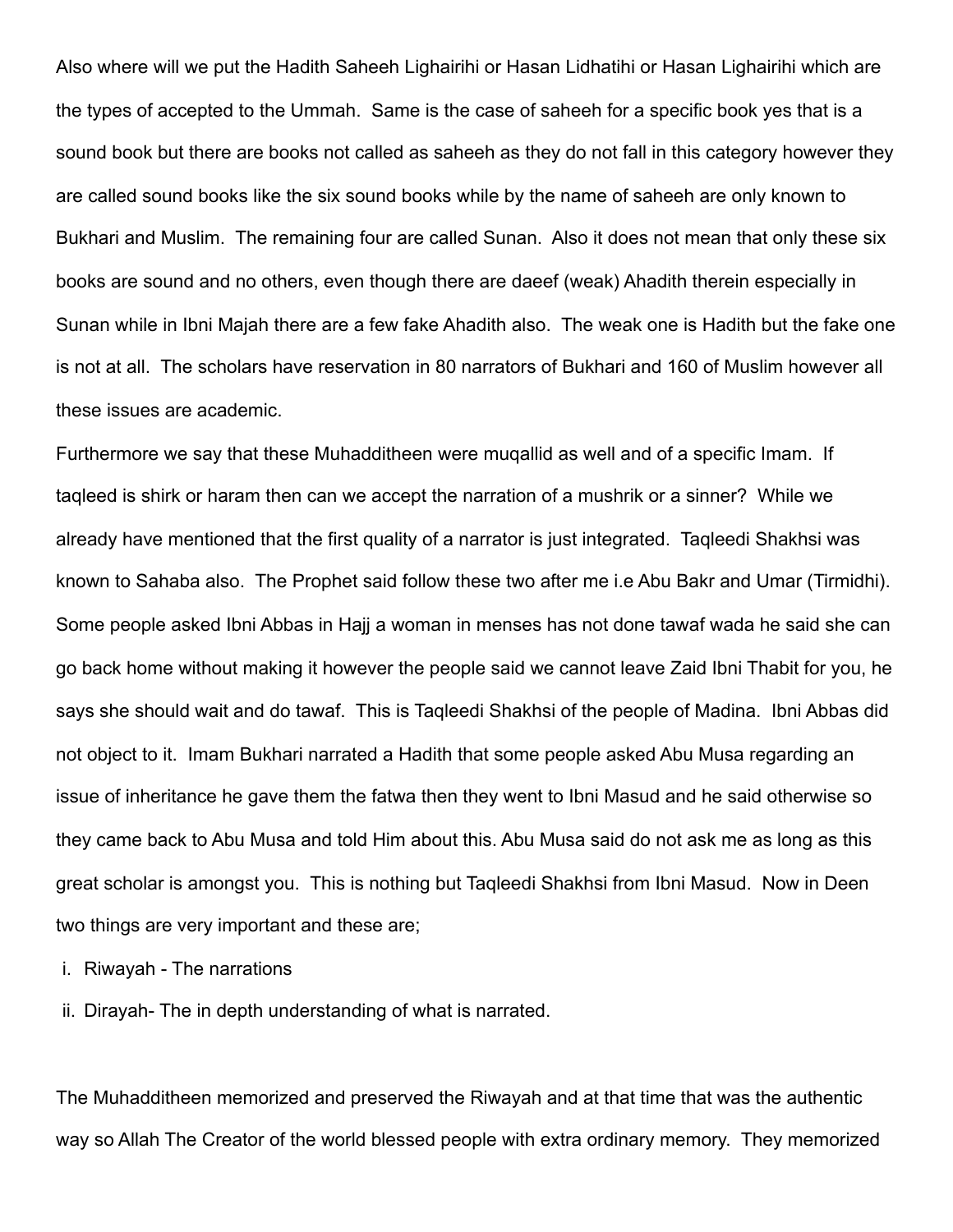hundreds of thousands of Ahadith along with its narration chains and also all about the narrators as well. When these Ahadith were compiled by them then such like memory was not needed so no one was found the like of them. Then there are those who were the scholars of these compiled books and they would refer to these books. Same is the case of Dirayat, there were people who were blessed with extra ordinary understanding of Riwayat. They knew its status, position, explanation, interpretation and how to deduce there from and find out ways on how to apply or implement it. All this was accomplished and compiled in detail. After these great men of extra ordinary understanding others came who were not at the same level however they understood the works of their predecessors. These later men would give a ruling based upon the works of their predecessors. We can say that this has a resemblance to Takween, meaning that the people of extra ordinary understanding who knew the physics and chemistry of things in the world established formulas to bring inventions. They compiled these formulas and now scientists after them rather then abolishing proceed ahead in the light of their findings and make progress. In Tashree these findings are call Ijtihad (deduction) while in Takween it is called Eijad (invention). Something that could be invented could not be reversed rather it could be promoted. Same is the case for Ijtihad. Allah Tala says: "Surely his is the creation and his is the command" 7:54. Creation is the system of Allah and command is the word of Allah and Allah said: "There is no change for the words of Allah" 6:34. And he said: "So set your face straight for the religion sincerely (Be strictly on it) to the nature of Allah with which He has created mankind, there is no change for the creation of Allah. That is the straight religion but majority of people do not know 30:30. In this verse he not only said that there is no change to the creation but also said that Deen is nature and natural and Allah has put it in the nature of men. Now when there was a need for the basic rules and formulas to be sorted out fro the text and then to deduce laws therefrom, then Allah created such like Jurists and when that job was done and there was a need of those who can apply these laws and can give priority to one thing over the other then Allah created such like people. The inventor looks into the internal characteristics of things to find out a commonality and kulliyat while the Jurists look in depth into the texts to find out the reason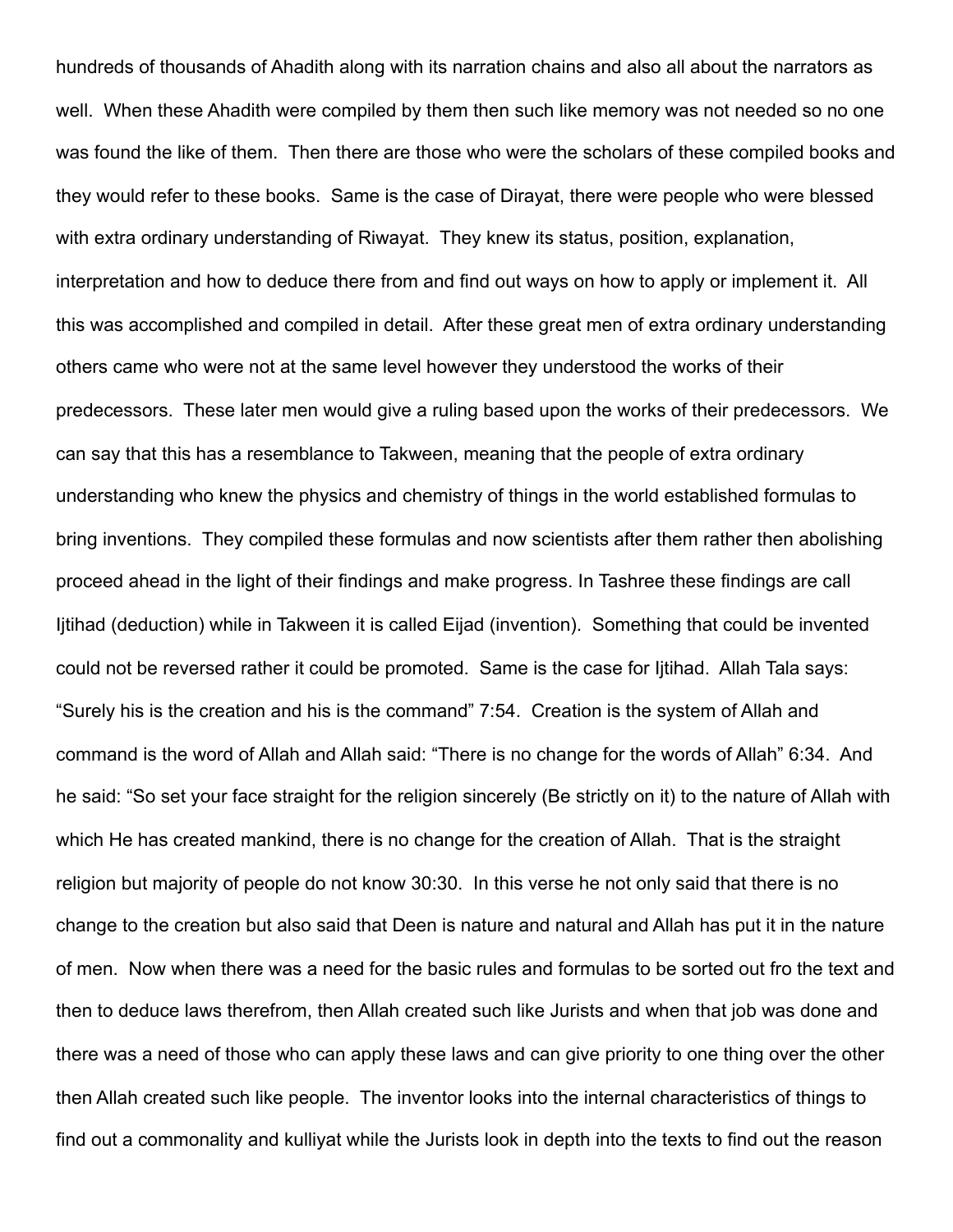for the rule therein. Both of them study things or issues first to find out what is common in these things or issues and then they deduce other issues through these commons. There is a wisdom in every that has a common therein and every common is related to an attribute of Allah therefore by practicing upon it one gets connected to that attribute of Allah. A Mujtahid has the sense of understanding of Ijtihad in his heart and mind. A Messenger is connected to Allah naturally so the kulliyat came into his mind first then the reason after. The process is that the Messengers go from direct relation with Allah then towards Allah's attributes then to actions. The mujtahid is related to the Deen brought by the Messenger first. In his mind many juz'iyat come together then he practices them, thinks about them to discover the reason and cause. After he applies the same reason to other issues which ultimately connects him to the Messenger which then connects him to Allah. In the Hadith it is said that for each Ayat there is a "zahr" (appearance) and "batn" (hidden). The appearance is the proper knowledge of Arabic language, grammar, literature etc. The hidden is the reason for a law. Then Ahadith are also Wahi like the Quran but the Prophet received the very words of the Quran and its sense as well however regarding Ahadith he was inspired with its sense and then he expressed it in his own words. He said "I have been given Jawamiul Kalim" i.e. I speak few words but the meaning is comprehensive.

- i. Bayani Taakeed if a Hadith gives a meaning the like of an Ayat.
- ii. Bayani Taeen if it fixes its one aspect out of a few.
- iii. Bayani Taqreer if a Hadith has taken away the ambiguity of the meaning.
- iv. Bayani Tafseel if it gives the detail of the unclear concept in the Aayat.
- v. Bayani ilhaq if it has mentioned the left over part of an Ayat.
- vi. Bayani Taujeeh if the Hadith has mentioned the reason of the rule in the Ayat.

vii.Bayani Tamtheel if the Hadith has mentioned an example for the kuliyah mentioned in the Ayat.

viii.Bayani Taleel if the Hadith mentioned the cause and 'illat of the rule mentioned in the Ayat.

ix. Bayani Ta'theer if the Hadith has mentioned the effects and characteristics of the rule in the Ayat.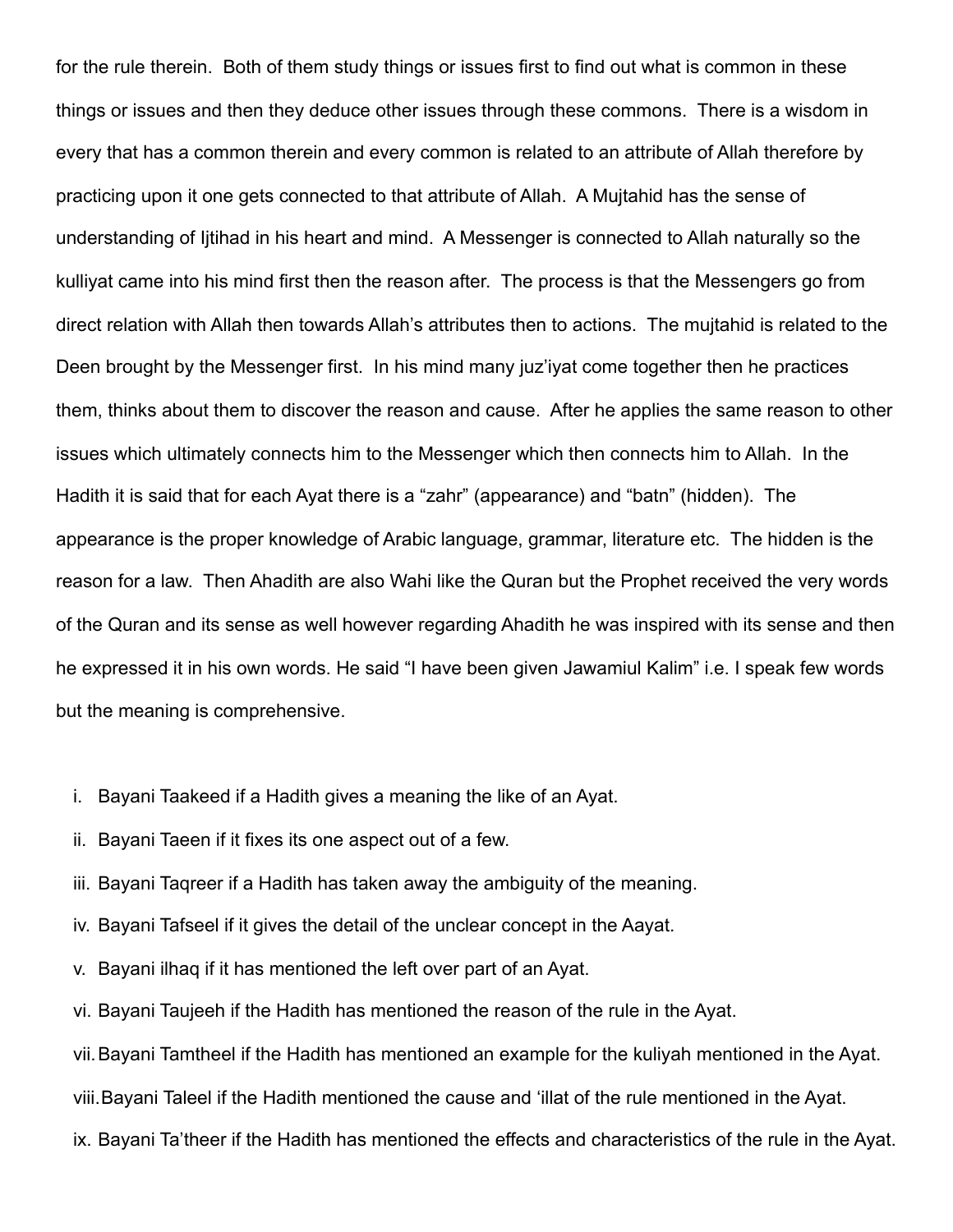- x. Bayan Tahdeed if the Hadith has mentioned the bounds of the rule in the Ayat.
- xi. Bayani Takhsees if the Ayat has mentioned something general but the Hadith specified that matter.
- xii.Bayani Qiyas if the Hadith has mentioned the like of the rule in the Ayat for an alike issue due to the commonality in the 'illat.
- xiii.Bayani Tafree if the Hadith has deduced something from the general formula mentioned in the Ayat.

xiv.Bayani Istikhraaj if a Hadith has derived a formula from that specific law mentioned in the Ayat

In other words we can say that Hadith is but the interpretation and explanation of the Holy Quran. Hadith is like a membrane between Quran and Fiqh. Malik, Shafi, and Ahmad take each Hadith into consideration and give priority to one over another because of the it being more authentic in chain than the other, while Imam Abu Hanifa looks into all the Ahadith of the chapter first, especially in Ibaadaat, then he tries to find out the very spirit and commonality found therein regarding that type of Ibaadah and makes it a formula. After that he gives priority to such like Ahadith which are in conformity with that formula over the others if the chains are almost all similar. An example is the prayer and Hajj. He derived therefrom that the prayer is based on Aql (sense) and sense requires less movements while Hajj is based on ishq (passionate love) which causes a lot of loud talk and much movements. Now the riwayat which is of fewer movements in prayer those are preferable and in Hajj the riwayat which is of much movements are preferable. The very nature and spirit of these Ibaadat require that respectively. It does not mean that Abu Hanifa does not consider these other narrations; he says these specific actions are exceptions.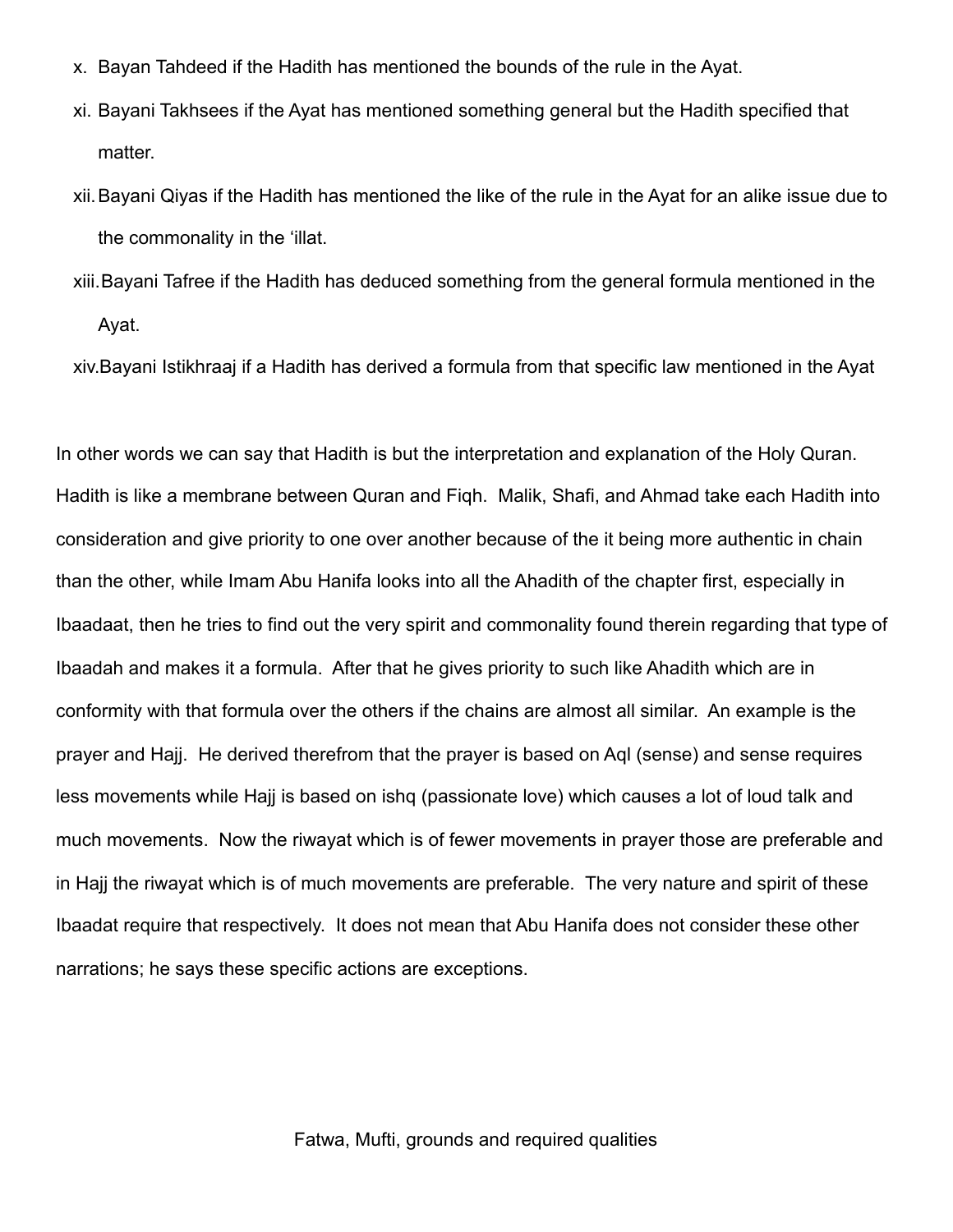Fatwa, ifta, istifta and Mufti are four terms used in the field of fatwa. As all these terms are known in the field of Fiqh, therefore the actual meaning of these terms depend upon the meaning and definition of Fiqh. Fiqh is an Arabic word which means understanding, but used in the meaning of understanding in depth. This word is used in the Holy Quran and Hadith both several times. We mention only one from each of them. In the Holy Quran Allah said: "Why a party from every group (of people from the community) do not go out to avail understanding in Deen so they may warn their people and they may beware (of evil) 9:122. The Holy Prophet (SAS) said as Imam Bukhari and Imam Muslim narrated on the authority of Muawia (RA) "When Allah SWT intends khair (favor/ goodness) to someone, He gives him understanding in Deen, verily I am the distributor and Allah is one who grants (things/knowledge). The word fid Deen indicates and embodies the meaning of depth in understanding, which ultimately tells us that only to understand is not Fiqh. Then the term Fiqh is defined by eminent Jurists as follows. Imam Abu Hanifa said "skillful knowledge of one about his rights and duties." This marifat (recognition) could be availed when ones soul becomes well accustomed to the study of Quran and Sunnah and the ways of deductions based upon known rules that it becomes his nature. This definition includes ilmul Kalam related to beliefs and ilmul Akhlaq (ethics) however later these two became separate sciences as well as Fiqh. Imam Shafi says that Fiqh means "The knowledge of the practical religious (legal) rules derived from its detailed sources." This definition excluded ilmul Kalam and ilmul Akhlaq or Tasawwuf. The detailed sources of Shariah are Holy Quran, Sunnah, Consensus of the opinions of the Sahaba or Jurists and Qiyas or analogical deduction. As the formation of Fiqh has a lengthy history wherefrom the four major school of jurisprudence emerged to which the majority of the Ummah is committed to follow. Imam Zarkashi defined in his book that Fiqh is skillful knowledge of the solution of events taking place from text of Quran and Sunnah or from the deductions based upon the rules of one of the madhabs. Then there are two kinds of people in the Ummah, the scholars and the general public. The public are to follow the scholars while the scholars have certain classes as follows: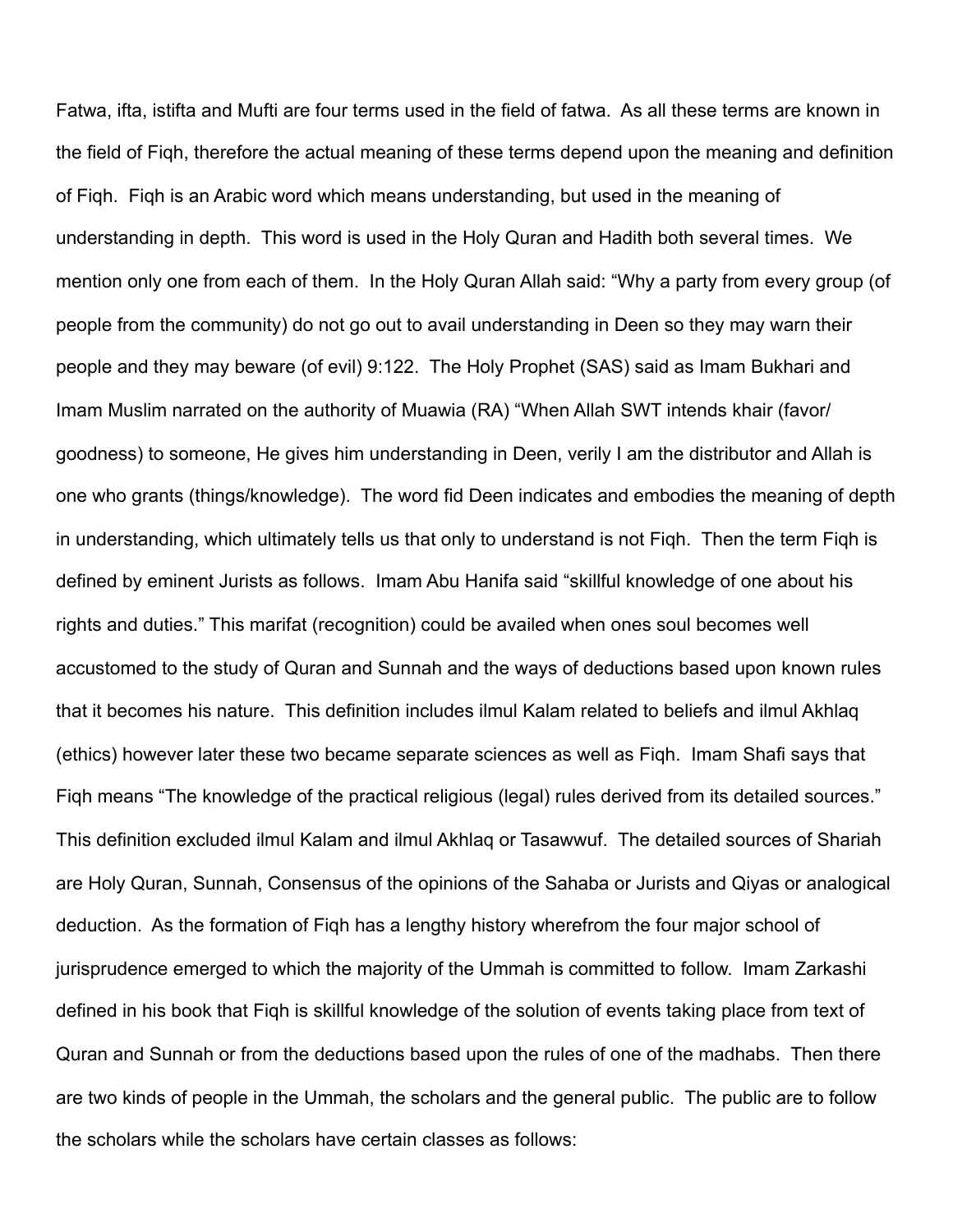- 1. Mujtahid Mustaqil- that kind of Jurist who has laid down basic rules and principles for deduction, like the founders of the four madhaahib and all other such like Jurists of that time and they were so many.
- 2. Mujtahid Mutlaq- that kind of Jurist who has the qualities of deduction like that of the first group but they did not lay down their own rules and principles for ijtihad but followed the ways of the previous Imams in ijtihad. According to scholars these two kinds have not been around for a long time.
- 3. Mujtahid Muqayyad- that scholar who deduce and give his ruling regarding a specific issue where there is no any expression of his Imam in the issue concerned
- 4. Mujtahidut- Tarjeeh- that Jurist who can give priority to one of the various fatwas of his Imam regarding an issue due to circumstances or give priority to one of his Imams students according to the situation he has or prefer the saying of another Imam in a specific issue where his Imam had two or more different fatwas in one similar issue, or where the Imam concerned and his student or students had different views and this Jurist considered one of them to fit the situation. Perhaps there was a stern need of a solution so he chooses the better view of another Imam over his Imam.
- 5. Mujtahidul Fatwa- that kind of scholar who has studied his madhab thoroughly, memorized it, knowing the preferred view in the madhab concerned. He knows the strong view of his Imam from the weak one and he can argue it to a great extent.
- 6. Muqallid- the follower of an Imam without knowing the source wherefrom the Imam concerned said so and so. He follows the saying of his Imam in word and spirit, and if he will not do so then he will either follow his desires or the desires of the Imam of the masjid in his community who is not a mufti and nowhere near a mujtahid. Therefore, the scholars said that taqleed is unavoidable, logical and reasonable because a common scholar of the time does not know the text of Quran and Sunnah for every single issue to be presented by him as the source of that every single issue rather than a common lay man. That scholar also consults the books compiled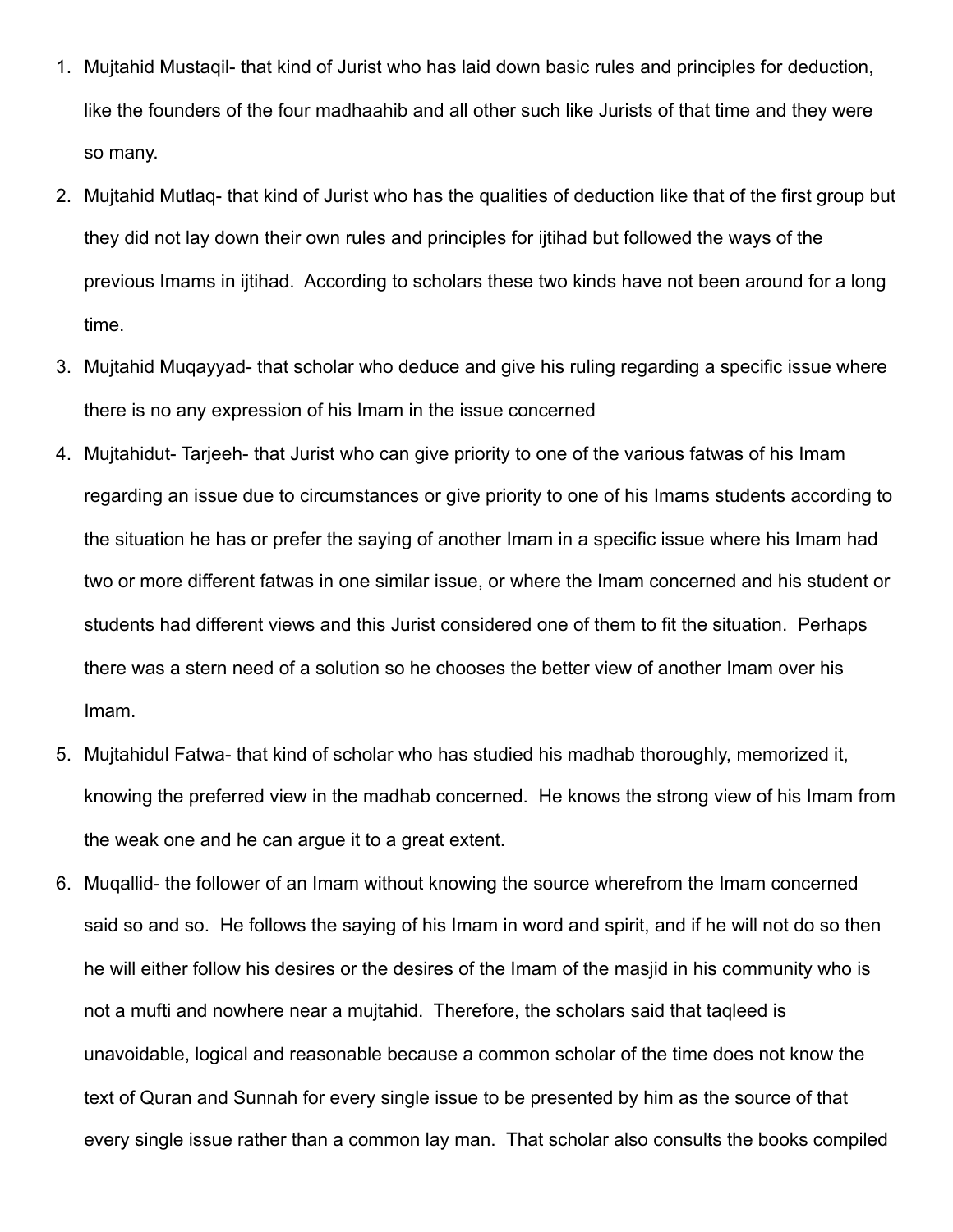by these Mujtahideen or their followers even in Tafseer and Hadith. If a scholar quotes a verse of the Holy Quran with the interpretation of Ibni Katheer, Qurtubi, Nasafi, Razi, Suyuti etc, who where all muqallids. If he quotes a Hadith from Mu'atta of Imam Malik, Imam Muhammad, Musnad of Imam Ahmad, or Imam Abu Haneefa they were Mujtahid and from the books of Bukhari, Muslim, Tirmidhi, Abu Dawood, Nasai, Ibni Majah, Ibn Asakir, Humaidi, Hakim, Tabrani, Abu Naeem, Razeen, Darimi, Dari Qutni, Ibni Abi Shaiba, Abdur Razzaq etc. all of them were muqallid and even if they quote Ibni Hazam, Dawood Zahiri they were also either followers of their own teachers wherefrom they got Hadith and also the idea they adopted. Now it has become clear that Fatwa is a Fiqhi ruling/Juristic opinion of a Jurist of the time to a specific issue and event which has been asked by someone. The mufti gives his ruling according to the text of the question asked by someone. He may not go beyond the limits of the question concerned because such kind of detail which is not related to the question concerned creates further questions and confusions.

Ifta is that practice of the mufti giving fatwas.

Istifta means asking fatwa and mufti is the Jurist giving fatwas. Now let us know what are the qualities of the mufti, essentials of fatwa, its importance and application. Mufti is as you know the one who gives fatwa. A doctor needs some qualifications to be a doctor, an engineer and a lawyer may also have qualification in their respective fields so is the case of a mufti. In ancient times the physicians were known as Hakeems like Ibni Seena, Farabi, Sanai, Radi etc. They were well known and recognized physicians, and even surgeons of their time who did not have any institutional degrees, certificates and diplomas etc. As at that time skill in the field was enough proof. The case of the mufti was the same to be a scholar having knowledge of the Holy Quran, Sunnah, knowing the methodology of Tafseer, the principles of ilmul Hadith, the ways of deduction, knowing Jurisprudence, studied Fiqh in detail, and knowing the grounds of Fatwa, and with all these to be an accepted scholar in the field of Fiqh by the scholars, rather than the general public. Nowadays when it is the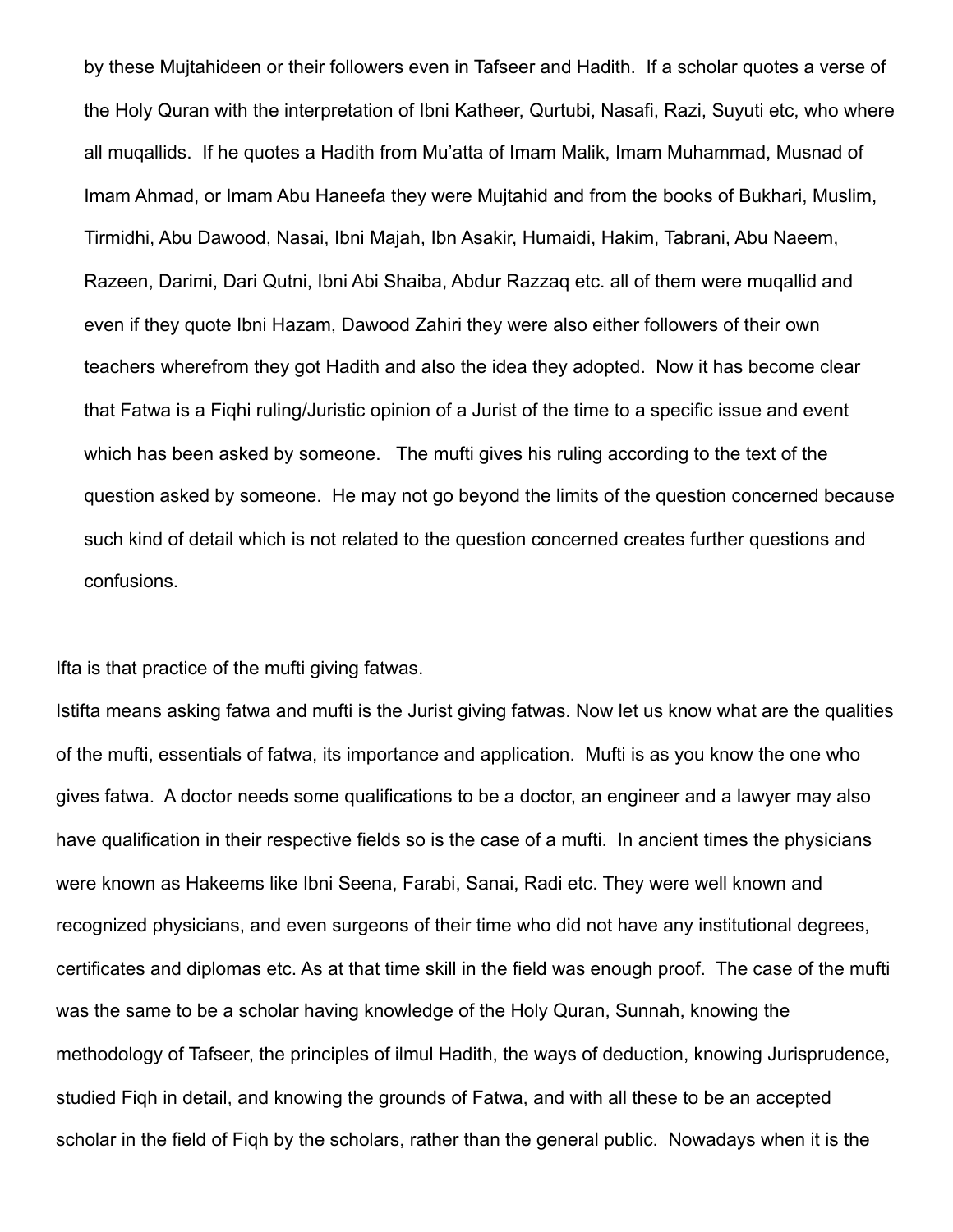time of presenting license and degree the ulama also provide certificates to the mufti concerned in this field. He has studied in the field of fatwa under authentic muftis or he has practiced fatwa giving for a long time and his fatwas have been accepted and considered authentic. To set aside all these requirements of the present time and to get connection with the Aslaf (scholars of the past) the qualities of the mufti are as under:

- 1. He must be Muslim
- 2. He must be a well known or certified scholar of uloomi deenia and especially Tafseer and Usooli Tafseer, Hadith and Usooli Hadith, Fiqh.
- 3. Must have studied under authentic scholars and muftis and be verified by them or by other scholars of such caliber
- 4. Must have studied the Madhab concerned thoroughly, memorized its principles, ways of deduction in his Madhab and its application.
- 5. He may also know other Madhahib to a great extent so if he faced someone from the followers of another Madhab he can give a fatwa accordingly.
- 6. He must know the circumstances he has to give priority to a specific view of his Imam from amongst two or more views of him in the same issue or to give priority to one view of the students of the Imam concerned if the circumstances needed or to deduce upon his own according to the circumstances in the light of the rules laid down by his Imam, but there is no text of the ruling of his Imam for this specific issue or he can choose the view of another recognized Imam if he has a view in the issue concerned.
- 7. He must consult the specialized person of a specific field when he is asked a fatwa relating to a field where he does not have the knowledge. For example if he was asked a fatwa regarding a medical issue, he must consult a doctor in this regard to know the details to enable himself to give fatwa.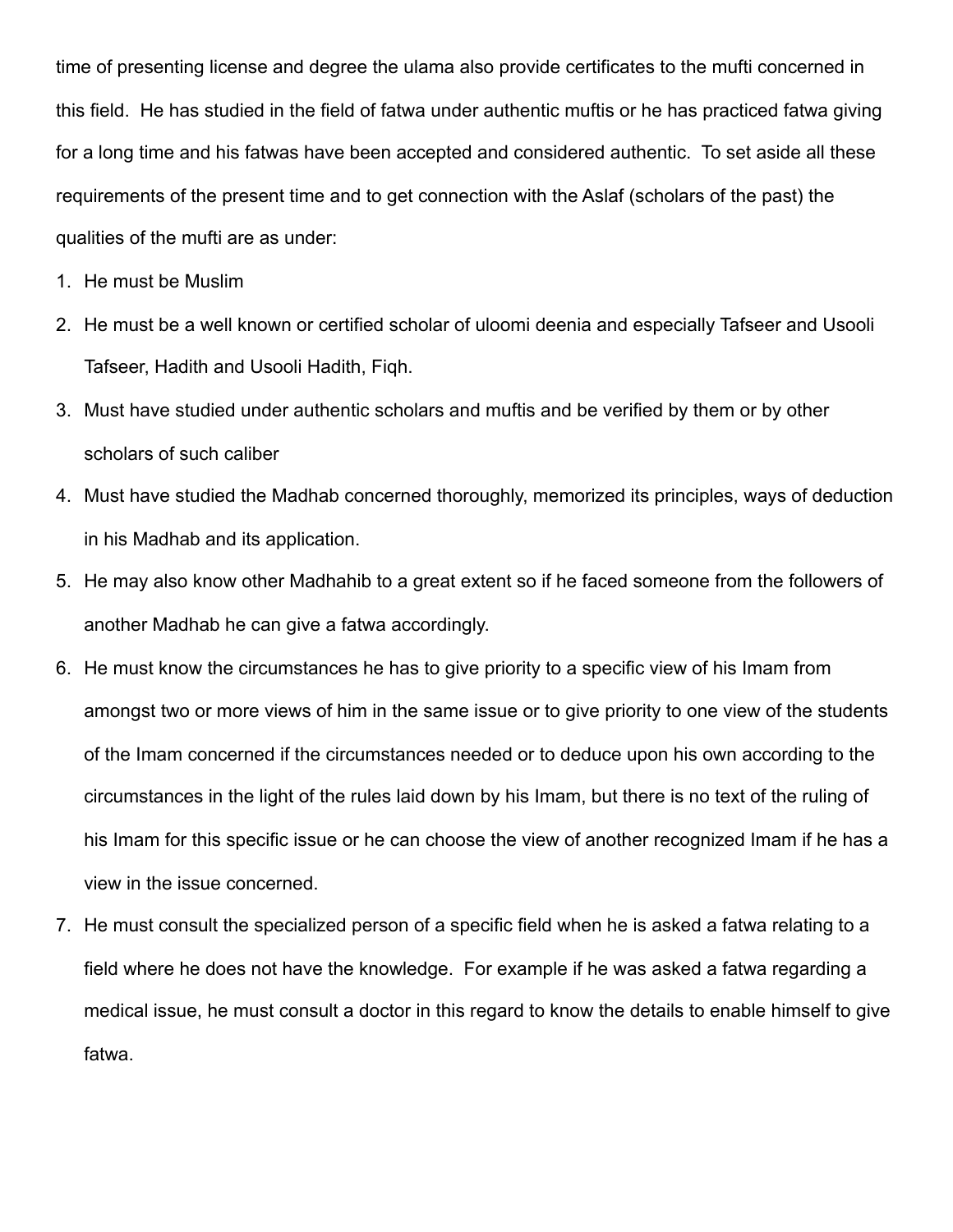- 8. He must be committed with his field of knowledge by studying the Mutoon (texts of books of Fiqh) and Shurooh (commentaries written thereof) which can bring him the solutions to come to his mind at the moment when asked.
- 9. He may consult the Mutoon and Shurooh when he gives fatwa.
- 10.He must be confined to the question asked by some and may not go in details not required.
- 11. He may not make a hast in fatwa giving rather to ponder upon the issue concerned several time to avoid any disorder in the Muslim Community without making any compromise on the cost of Deen.
- 12.He must be a pious, Allah fearing, keeping in view that he will try to the best of his knowledge to find out the best solution to the question from the collections of my Imam and his followers and from my predecessors as they have tried to their best to deduce the right thing from Holy Quran and Sunnah.

Then the fatwa has its requirements as under.

- 1. Fatwa must be based upon an authentic authority that is Quran and Sunnah and the Fiqh deduced by the Jurists of these sources.
- 2. Fatwa may be in brief and confined to the question setting aside irrelevant details which are not required.
- 3. Fatwa may be written on the same paper on which the question is written, leaving no space in between the question and answer and so between the answer and signature and seal of the mufti to avoid any tampering by some wicked element in question or answer later on.

If a mufti could not figure out a reliable answer to a question, he may refer it to some other mufti as Sahaba and Aslaf would do. After giving fatwa if he thinks it fit to say that if it is right then it is from Allah and if otherwise then from me and satan as Ibni Masud used to say. The reference for a reliable scholar is an authentic book, while for general public the scholar is an authentic source to get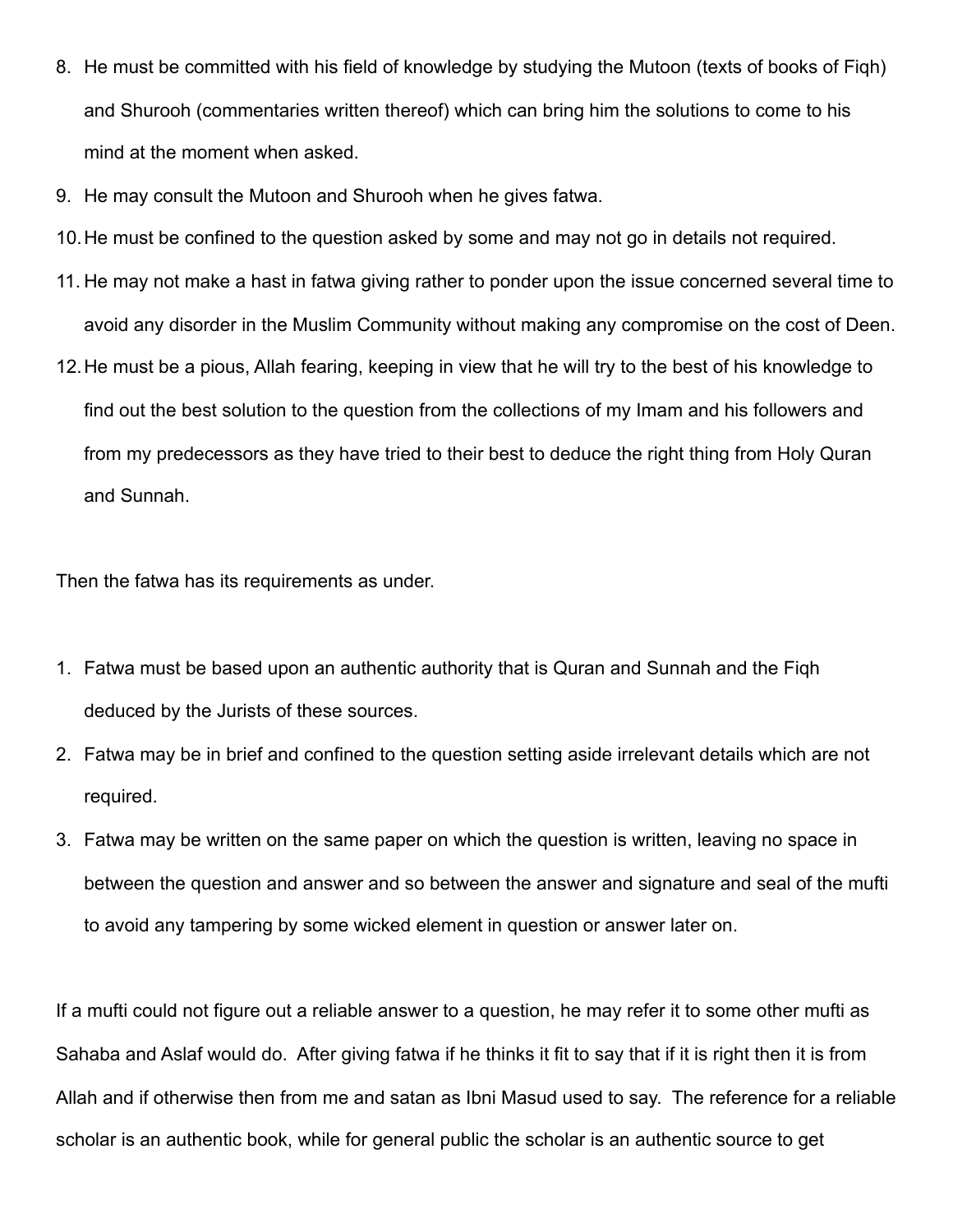knowledge because the general public does not know books nor can they understand them easily. When an authentic mufti gave his fatwa to someone to the best of his knowledge, that person and all general public can follow it and they will get reward and so the mufti will get reward even though if he would have done a mistake unintentionally, and if he has given fatwa and that was the right one then he will get double reward as mentioned in the Hadith. Mufti in a madhab is not a mujtahid of first, second, third, or fourth category. He can be of fifth which means mujtahidul fatwa or we can say that he is a muqallid mufti who knows the madhab of his Imam to a great extent. A Hanafi mufti can give fatwa to the followers of Shafi or Malik or Ahmad according to their madhab and Imam if he knows it in detail because if he will impose his own madhab on others this will create a disorder, confusion and disturbance which are not allowed in Deen. As far as Ahli Hadith are concerned they either follow the Ahadith directly, which are compiled by Muhadditheen and most of them were Muqallideen of one of these Imams as these Muhadditheen know that these Imams were much more knowledgeable than anybody else in this field knowing the Hadith Saheeh, Daeef, Hasan lidhatihi, Hasan lighairihi, the Madallas, Shadh, Munkar, Mudtarab, Mu an an, Mudraj, Munqati, Mursal, Rajih, Marjuh, Mahfoodh, Nasikh, Mansukh etc from amongst the Ahadith and they were knowing also Haqeeqat, Majaz, Mushtarak, Muawwal, Mujmal, Mufassal, Mutlaq, Muqayyad, Muhkam, Mutashabih, Dalalatun nas, Isharatun nas, Ibaratun nas, Iqtizaun nas, Qatius suboot and Qatui ud Dalalat, Qatius Suboot and Dhanni ud Dalalat, Dhanni us Suboot and Danni ud Dalalat etc. Perhaps they will follow Imam Ibni Hazm, Imam Dawood Adhahiri or Allamah Shawkani so that is another kind of taqleed or Imam Ibni Taimiyah who was the follower of Imam Ahmad or a scholar will follow greater one than him which is also taqleed. The muqtadi from general masses will follow the Imam of his masjid or a scholar of his community which is also taqleed. The problem is where the Imams of the previous time near the time of the Holy Prophet (SAS) and His Sahabah are to be followed as far as the interpretation and application of Quran and Sunnah is concerned or the scholar of later or present time. Anyhow Ahli Hadith can choose a fatwa either from the books of Imam Ibni Hazm, Imam Dawood, Hafidh Ibni